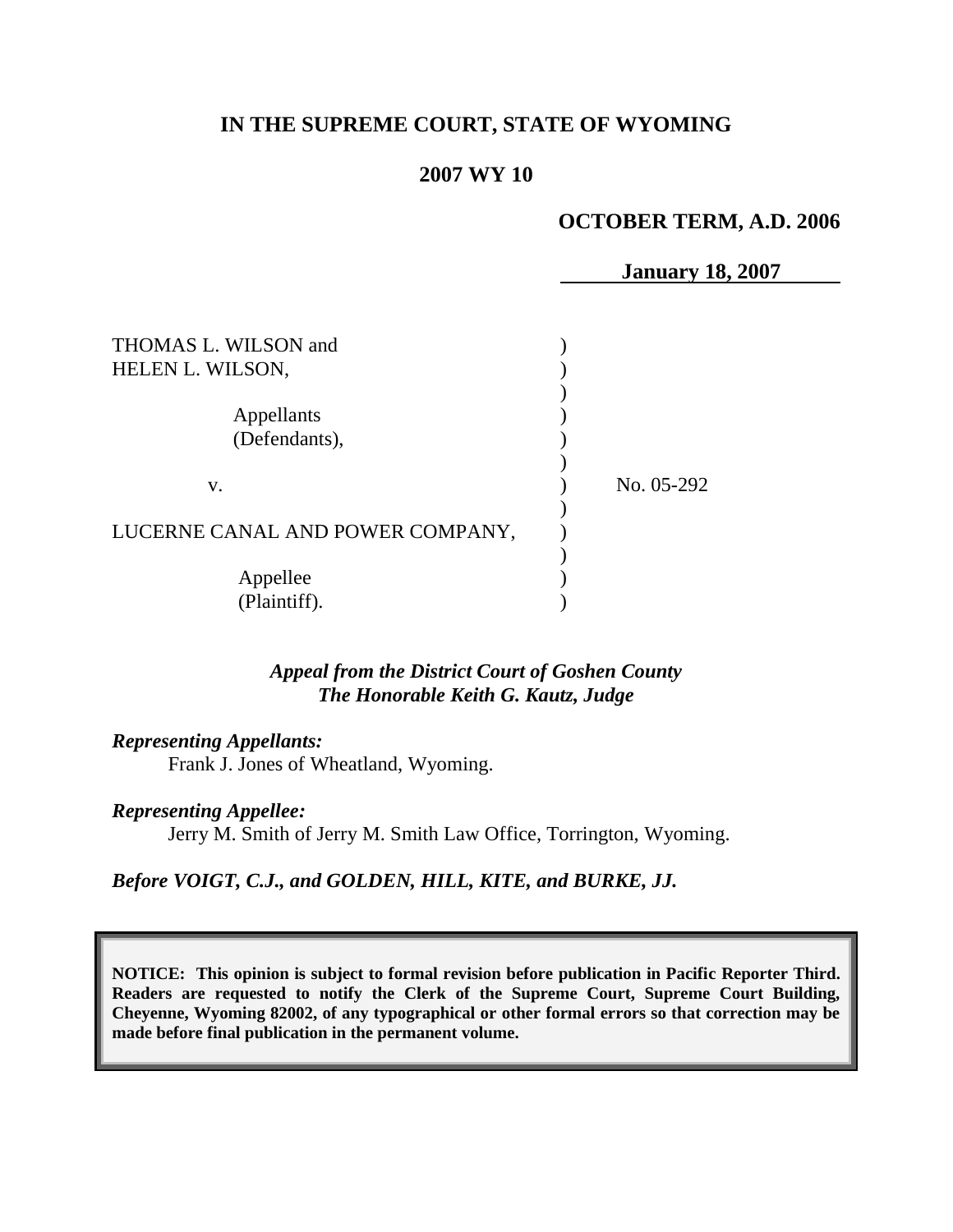### **VOIGT**, **Chief Justice**.

[¶1] After a bench trial, the district court ruled in favor of Lucerne Canal and Power Company in a quiet title action that developed out of a festering easement dispute with Thomas L. Wilson and Helen L. Wilson. We affirm in part and reverse in part, and remand for further proceedings consistent herewith.

#### **ISSUES**

[¶2] 1. Are the Wilsons' claims barred by the doctrine of *res judicata* or by the doctrine of collateral estoppel?

2. Are the Wilsons' claims barred by the doctrine of judicial estoppel?

3. Did the district court err in refusing to quiet title to the property in the Wilsons as against Lucerne?

4. Did the district court err in ordering the Wilsons to pay Lucerne's attorney's fees?

# **FACTS**

[¶3] It is difficult to understand this conflict without reference to a map. Consequently, we have attached to this opinion a rough sketch of the area in question based upon plats that are in the record. To avoid overcrowding the sketch, we will set out the legend here, with the relevance of the identified features becoming clear in later discussion:

- A Western river channel
- B Eastern river channel
- C Formerly submerged "island"
- D Diversion dam
- E Headgate
- F Authorized canal
- G Road along authorized canal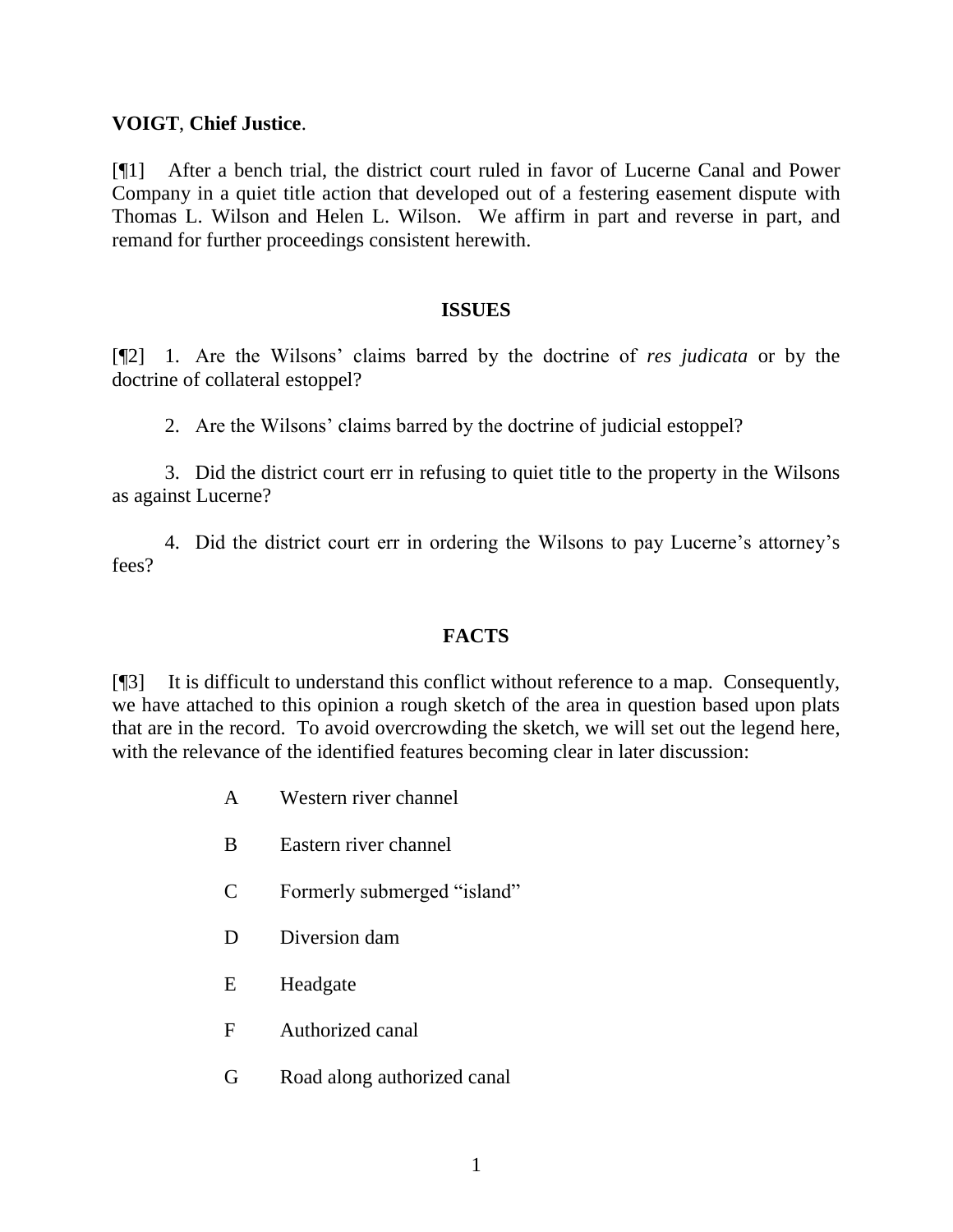- H Road along eastern channel
- I Meander line of river
- J Existing fence identified by Wilsons
- K Overflow return to river

[¶4] In 1908, Edwin R. Hisey received the patent to certain lands on the east side of the North Platte River in Goshen County, Wyoming.<sup>1</sup> At that time, and previously, the river along the west edge of the Hisey property was spread out from  $\frac{1}{4}$  to  $\frac{1}{2}$  mile wide between two channels, with the land between the channels being at times partially or totally submerged. The Wilsons bought the Hisey property in 1964.

[¶5] Lucerne was incorporated as a non-profit irrigation company, operating in Goshen County. In 1893, Lucerne obtained from the State of Wyoming a permit to divert water from the eastern channel of the North Platte River at a location in the southern part of what would become the Hisey property. A diversion dam and main headgate were constructed there, and remain today as Lucerne's legal point of diversion.

[¶6] At least as early as 1913, insufficient water flowed down the eastern channel to supply Lucerne's canal. On March 15 of that year, Lucerne's board of directors met "for the purpose of deciding which was the best way to get water in the ditch." The board's decision was "to open the channel running by Mr. Hisey's house." Apparently, that effort was inadequate, because sometime thereafter Lucerne constructed a diversion dam across the river above the point where the two channels diverged, to force water down the eastern channel.

[¶7] Since purchasing the Hisey property in 1964, the Wilsons have used the formerly submerged lands between the channels—sometimes referred to as "the island"—as pasture for their livestock. When they bought the property, a fence was in place along the eastern edge of the western channel, indicating that the Hiseys had also utilized "the island." In 1990, the Wilsons built a bridge across the eastern channel for better access to the pasture land.

[¶8] A primary trial issue was whether water would flow naturally down the eastern channel if the upper diversion dam did not exist. When asked whether water would flow

 <sup>1</sup> The testimony in this case is confusing and contradictory in regard to directions. For instance, the right bank of the right channel shown on the plats is sometimes referred to as the east bank and sometimes referred to as the north bank. Further, while the North Platte River generally runs through Goshen County from the northwest to the southeast, the plats show the two channels in question running almost due north/south. We will refer to directions as if both channels do lie generally north/south, as the plats seem to indicate.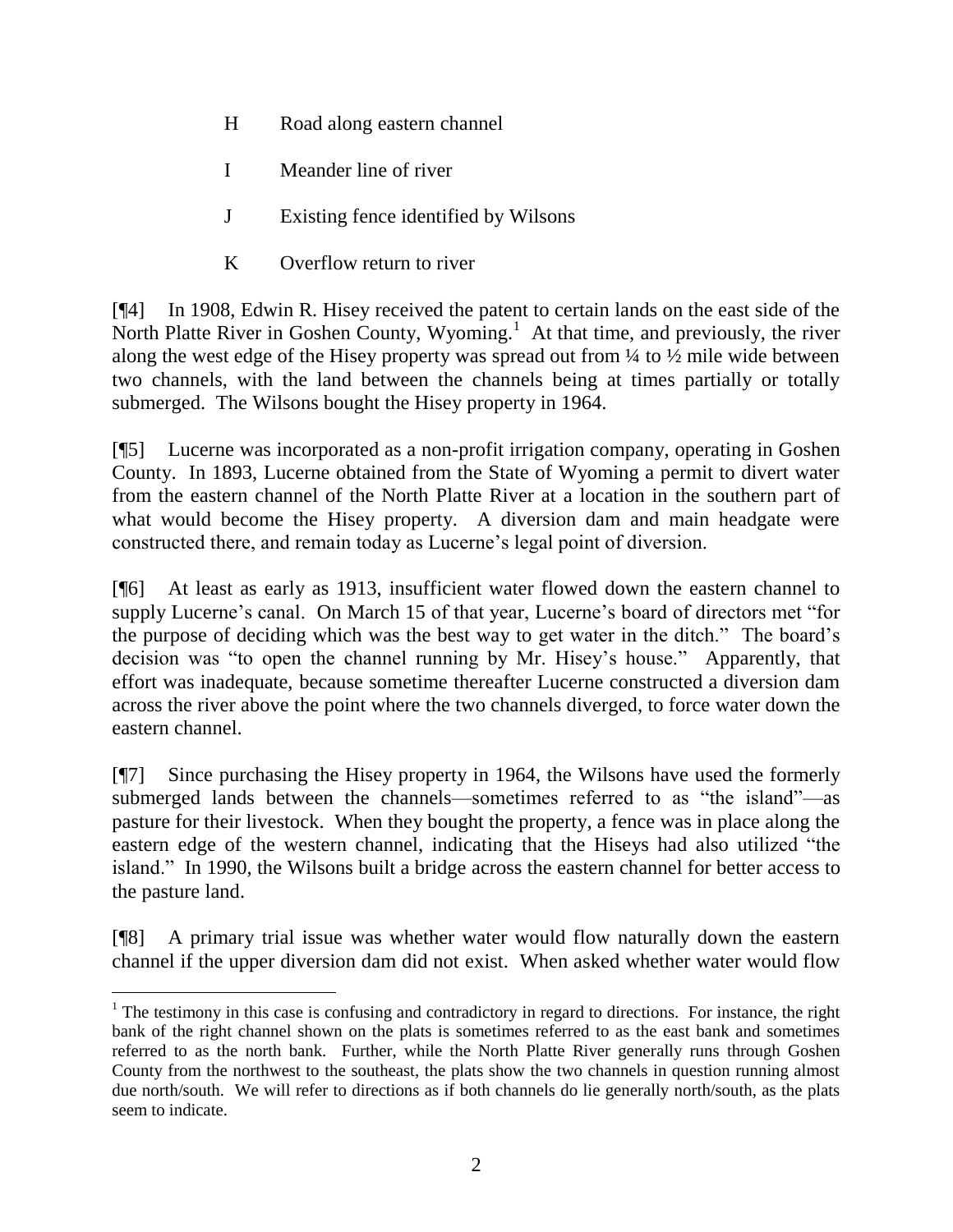to Lucerne's headgate by natural flow without the dam, one of Lucerne's directors, Stanley Speckner, testified that "[i]t has to be diverted." In further testimony, he twice repeated that, if the dam were removed, water would not flow down the eastern channel. James E. Greer, a certified land surveyor, testified that he measured the elevations of the two channels and the diversion dam, and that, in his opinion, under normal flow, all of the water would flow down the western channel if the dam was not there. After repeating his belief that normal flow water could not reach Lucerne's headgate without the dam, he did opine that "normal flow" is difficult to determine in that area because of heavy regulation upstream. His final conclusion was that, "unless there is very high water that they didn't intend to let down there, probably it would all go down the main channel." Mr. Wilson agreed under cross-examination that water does go into the channel in high water years. No witness testified or suggested, however, that Lucerne could operate its headgate on the eastern channel without diverting water into that channel.

[¶9] Over the years, conflict developed between Lucerne and the Wilsons concerning Lucerne's access to its facilities on the Wilsons' property. In 1988, Lucerne filed a complaint in the district court alleging that, in order to maintain its "diversion dams, channels, headgates, canals, ditches, and other facilities," it required regular unimpeded access thereto. Lucerne then claimed that, by prescription, it had gained legal access over four separate roads across the Wilsons' lands. Finally, Lucerne claimed the right of access to and use of its facilities granted by the United States Government, to which the Wilsons' ownership was subject.

[¶10] The gravamen of Lucerne's 1988 complaint was that the Wilsons were interfering with Lucerne's access over the four roads, and thereby interfering with Lucerne's duty to its members to maintain and operate its facilities and to supply water. In addition to money damages, Lucerne sought an injunction to prevent continued interference. The Wilsons' answer contained several affirmative defenses, including permissive use and failure to describe the four road easements being requested. In a counterclaim, the Wilsons alleged repeated trespass and property damage by Lucerne.

[¶11] After granting a temporary restraining order, and then a preliminary injunction, the district court delayed the trial and on January 10, 1989, ordered Lucerne to do the following:

> 3. [Lucerne] shall cause a survey to be made of the property affected by this litigation, including any lands utilized by [Lucerne] for water transportation facilities.

> 4. [Lucerne] shall cause an ownership plat to be made of all lands owned or occupied by [the Wilsons] which may be affected by this litigation . . . .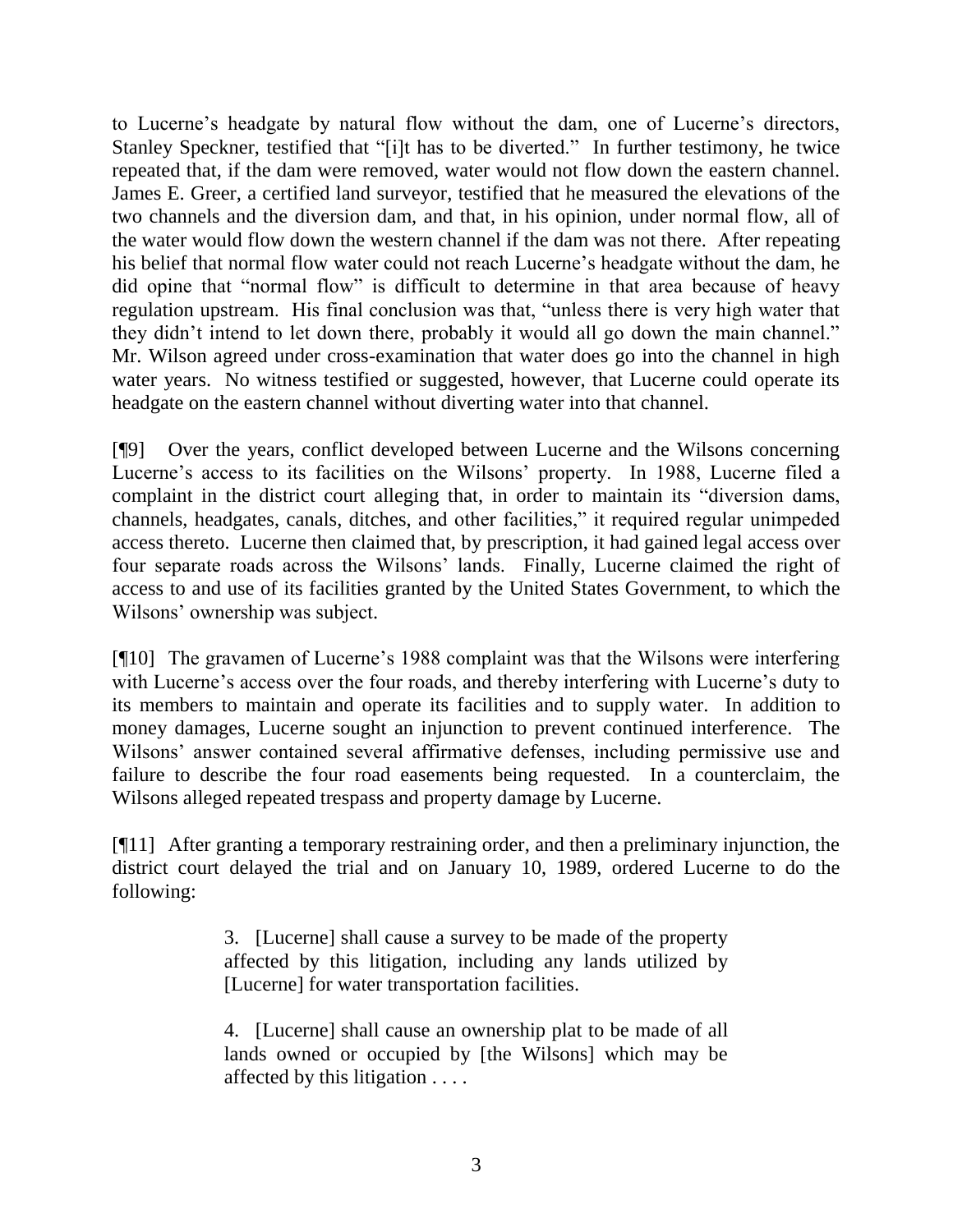5. [Lucerne] shall cause a survey to be made of the location of all existing roadways and the location of other rights-ofways across [the Wilsons'] lands over which [Lucerne] has or desires to establish easements.

[¶12] The record does not directly reveal what may have occurred factually or procedurally in the ensuing months, but on February 6, 1990, Lucerne filed another Motion for Temporary Restraining Order, alleging the same types of behavior by the Wilsons and the same types of resultant damage to Lucerne. Specifically, however, the Motion referred only to interference with "use of the road described in Exhibit '1' attached hereto.‖ The road described in Exhibit 1 is the road that adjoins Lucerne's original ditch downstream from its headgate, labeled " $G$ " on our sketch, plus the road that adjoins the eastern channel, labeled "H" on our sketch. The Wilsons quickly consented to entry of such an order, and on February 15, 1990, a Preliminary Injunction was issued, enjoining the Wilsons from interfering with Lucerne's use of the described roadway "for the purpose of gaining access to the diversion dam, channel, canal and related facilities utilized by [Lucerne] for diverting and transporting water from the North Platte River across [the Wilsons'] lands[.]"

[¶13] Trial of the underlying issues in the 1988-1990 controversy was averted when the parties entered into a Consent Decree and Judgment on May 4, 1990. Because this Consent Decree and Judgment is the focal point of much of the current controversy, we will set forth its pertinent provisions in detail. Those include the following findings:

> 3. That [the Wilsons] own or occupy lands upon which part of [Lucerne's] facilities are located, which property has been and must be crossed by Lucerne members, employees, agents and contractors in order to inspect, regulate, operate, maintain[,] repair and replace such facilities; and

> 4. That Lucerne received from the United States Department of Interior, in 1894, and has continually since such time had an easement and right-of-way for its canal and associated facilities upon, over and across Lots 1 and 4 and a part of the unsurveyed lands in Section 21, Township 26 North, Range 64 West of the 6th P.M., Goshen County, Wyoming, pursuant to 43 U.S.C. §§ 946-949; and

> 5. That Lucerne has continuously, for a period in excess of ten (10) years, had and maintained a diversion or check dam located in the unsurveyed portion of the North Platte River, adjacent to Lot 3, Section 16, Township 26 North, Range 64 West of the 6th P.M., Goshen County, Wyoming, and has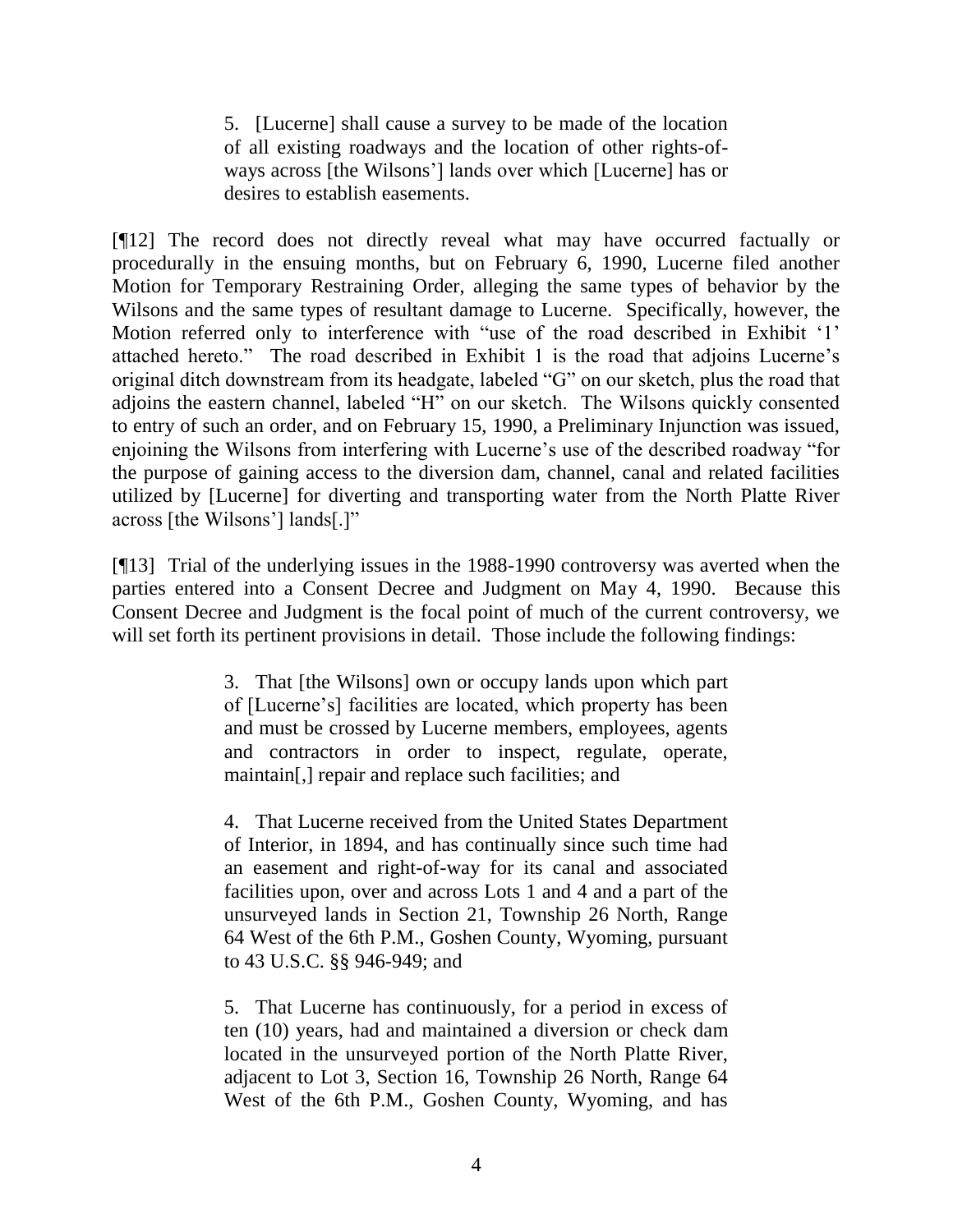actually used a road or roads over, upon or across property owned or occupied by [the Wilsons] to gain access to its facilities including but not being limited to said dam and walkway, for purposes of inspection, regulation, operation, repair, replacement and maintenance of such facilities; and

6. That Lucerne has obtained, by prescriptive use, over, upon and across [the Wilsons'] property, an easement and right-of-way for a road from its headgate located S60°46'34"W – 1255.94' from the NE corner of Section 21, Township 26 North, Range 64 West of the 6th P.M. to its said diversion or check dam, the center line of the road being specifically designated and set forth on Plats, consisting of three (3) sheets, prepared by Eastern Wyoming Engineering Professionals, a copy of which is marked Exhibit "A", attached hereto and incorporated herein by this reference, for the purpose of ingress and egress to its facilities for inspection, regulation, operation, maintenance, repair and replacement of its facilities; and

7. That [the Wilsons] have agreed that Lucerne has and shall continue to have an easement and right-of-way, for a road, for so long as it maintains or operates any of its facilities, ditches, water transportation facilities, or other irrigation facilities on or adjacent to the lands now owned by [the Wilsons], of such a nature as to provide unobstructed ingress, egress and access for such vehicles, machinery and equipment, as is reasonably necessary for [Lucerne] to operate, maintain, inspect, repair, replace, remove, renovate and for all other reasonably necessary purposes, its irrigation system, facilities, equipment and appurtenances, over, upon and across the roadways, the centerline being shown on Exhibit "A" attached hereto, over and across property owned or occupied by [the Wilsons] from Lucerne's headgate up to and including Lucerne's diversion or check dam, walkway and bridge; and

8. That [Lucerne] and [the Wilsons] each withdraw all other respective claims set forth in the pleadings filed herein.

[¶14] Based upon those stipulated findings, the district court ordered, adjudged and decreed as follows: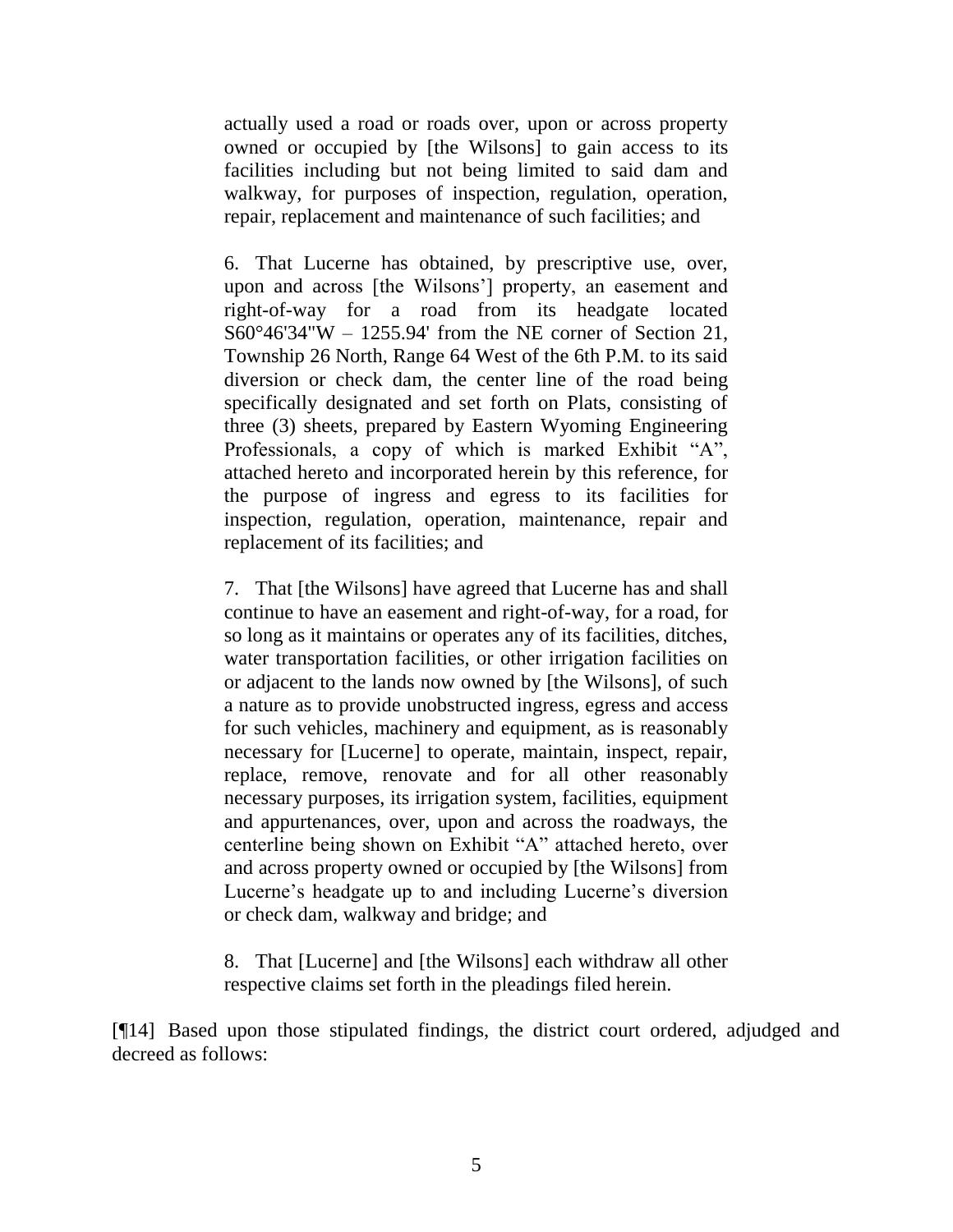1. That [Lucerne] is the owner, by virtue of a grant from the United States Department of the Interior pursuant to the act of March 3, 1891, and its prescriptive use for the statutory period, of an easement and right-of-way for a road upon, over and across lands in Goshen County, State of Wyoming, described as follows:

> Township 26 North, Range 64 West of the 6th P.M., Goshen County, Wyoming

- Section 16: Lots 3, 4, 5 and 8 and certain unsurveyed lands in said Section 16 adjacent to the above described lots.
- Section 21: Lots 1 and 4 and certain unsurveyed lands in said Section 21 adjacent to the above described lots.

for access, ingress and egress to all its canals, water transportation facilities, diversion dams, walkways and all appurtenant facilities; the center line of the easement being specifically described on the plats attached hereto, marked Exhibit "A" and incorporated herein.

2. That [Lucerne] has and shall have an easement and rightof-way for its canal, headgate and appurtenant facilities, as set forth in 43 U.S.C. § 946 upon, over and across the following described real property, to-wit:

> Township 26 North, Range 64 West of the 6th P.M., Goshen County, Wyoming

> Section 21: Lots 1 and 4 and unsurveyed lands occupied by [the Wilsons] adjacent to said Lot 4

3. That [Lucerne] has and shall continue to have a nonexclusive easement and right-of-way, which shall run with the land, for a road, upon, over and across the following described real property, to-wit:

> Township 26 North, Range 64 West of the 6th P.M., Goshen County, Wyoming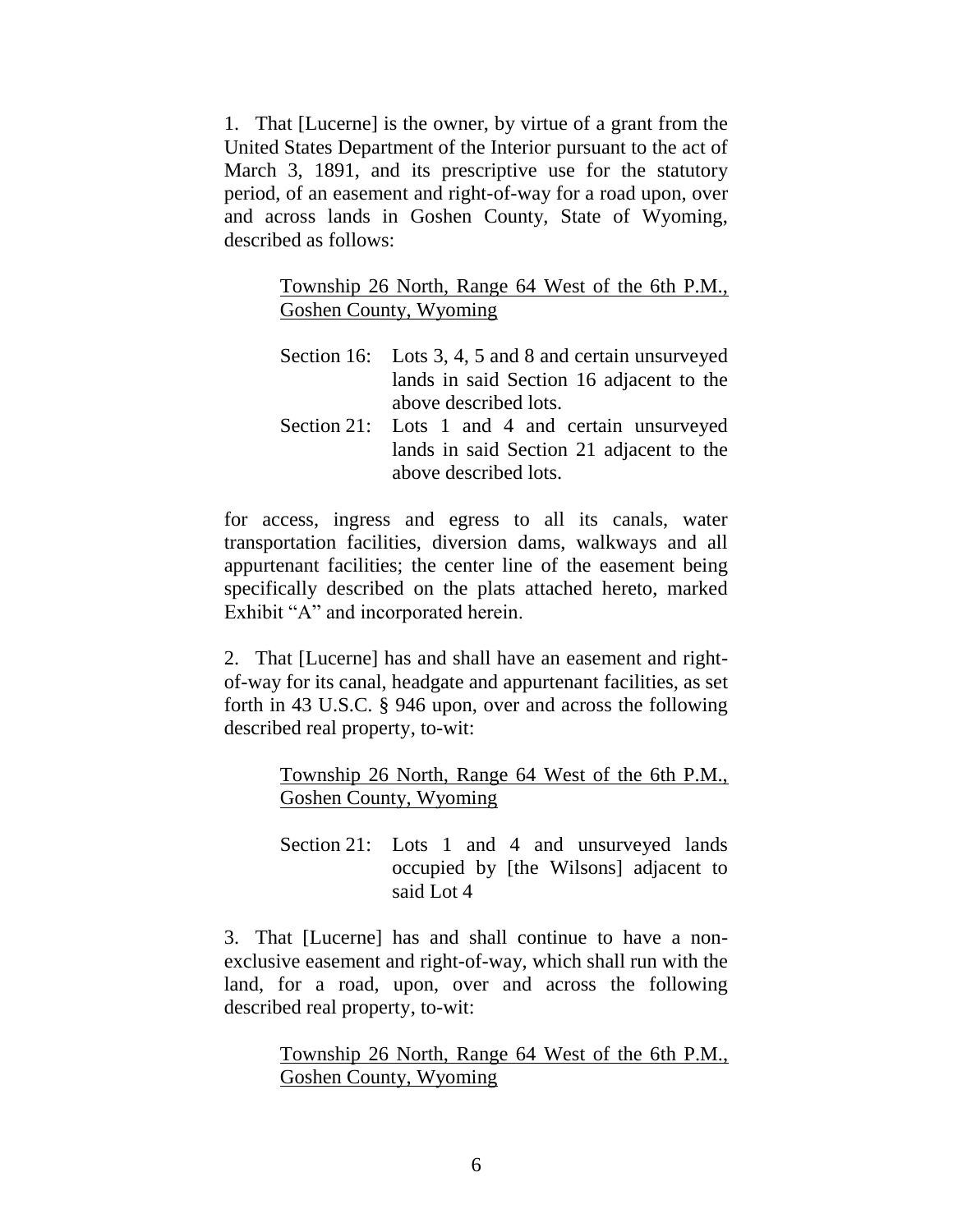| Section 16: Lots 3, 4, 5 and 8 and unsurveyed lands |  |
|-----------------------------------------------------|--|
| occupied by [the Wilsons] adjacent to               |  |
| said Lots $3, 4, 5$ and $8$ .                       |  |
| Section 21: Lot 1 and unsurveyed lands occupied by  |  |
| [the Wilsons] adjacent to said Lot 1;               |  |

the center line for such roadways is more specifically designated on the Plats attached hereto, marked Exhibit "A", and incorporated herein, for so long as it maintains or operates any of its facilities, ditches, canals, or other irrigation facilities on or adjacent to the lands now owned by [the Wilsons], of such a nature as to provide unobstructed ingress, egress and access for such vehicles, machinery and equipment as is reasonably necessary for [Lucerne] to operate, regulate, maintain, inspect, repair, replace, remove, renovate and for all other reasonably necessary purposes for its irrigation system, facilities, equipment and appurtenances.

4. [Lucerne] has the right to maintain said road as is reasonably necessary to provide for such access and shall have unobstructed use of its easement. [The Wilsons] shall not interfere with Lucerne's use of said Easements and rightsof-way.

5. That all other claims of the parties hereto against each other which were included in the pleadings are hereby dismissed.

. . .

8. That this Consent Decree and Judgment is in full, final and complete settlement and adjudication of the above entitled action.

[ $\llbracket$ 15] A review of both the plat attached as Exhibit "1" to Lucerne's February 6, 1990 Motion for Temporary Restraining Order, and the plat attached as Exhibit "A" to the Consent Decree and Judgment reveals that both identify what is, in effect, a single road the road that enters the Wilsons' property in the southeast corner of our sketch map, travels past the headgate, follows along the eastern bank of the eastern channel, and ends at the diversion dam.<sup>2</sup> Clearly, the purpose and effect of the stipulated judgment was to provide road access for Lucerne along the full length of its facilities across the Wilsons'

 $\overline{a}$ 

 $2$  The roads labeled "G" and "H" on the sketch.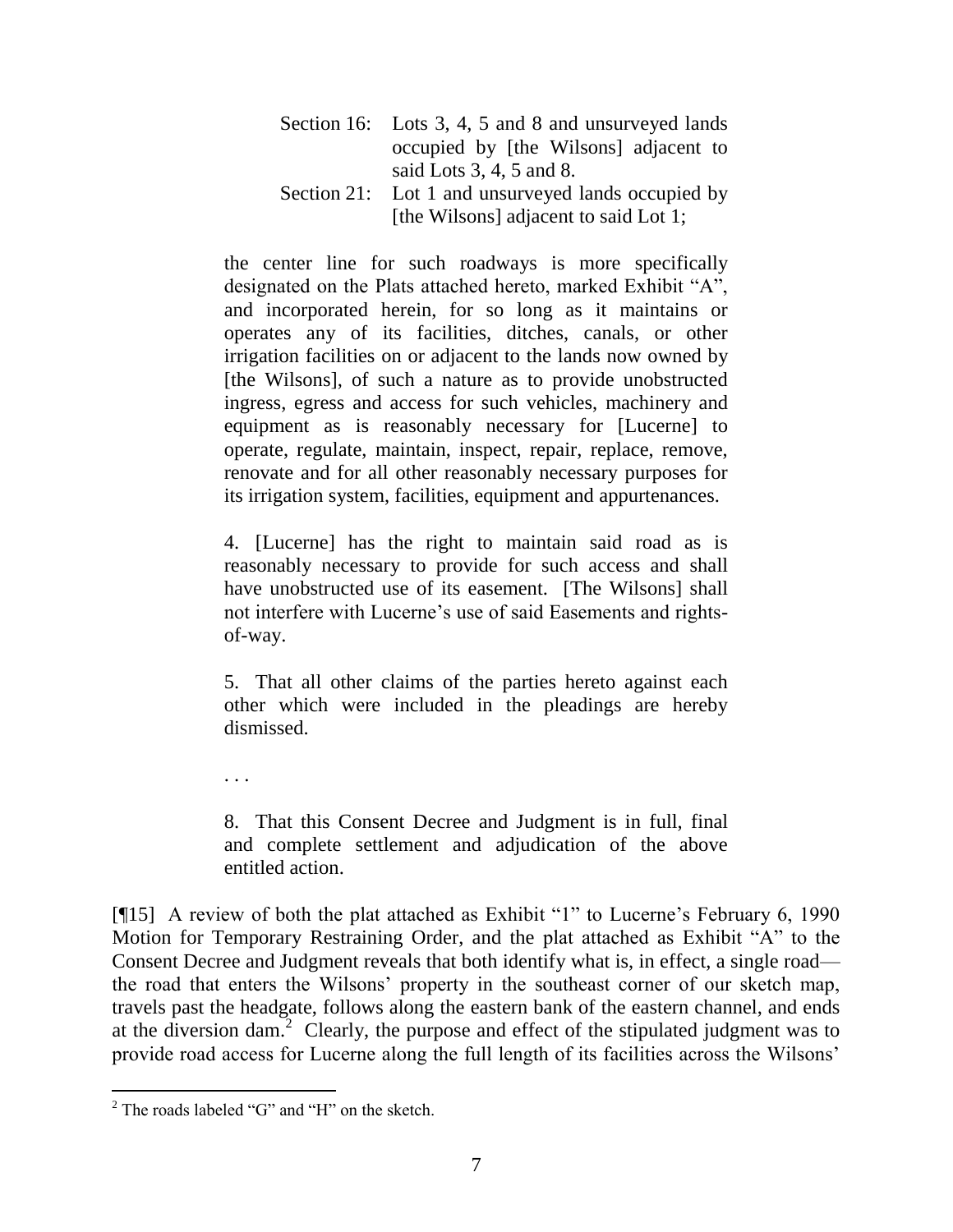property. Of further significance is the fact that the stipulated judgment specifically recognized the existing easement for Lucerne's headgate and the canal below it, but made no mention of any other easement for irrigation facilities.

[¶16] Unfortunately, this settlement did not end the disputes between the parties. The next litigated controversy, which began in 2002, grew out of a physical aspect of the justdescribed road. The road, lying as it does along the east bank of the east channel, must cross the east channel to reach the upper diversion dam. The natural crossing that is used lies near the diversion dam, and is part of the identified road easement. In late 2001 or early 2002, the Wilsons constructed an earthen berm in the channel above the crossing, for the avowed purpose of preventing ice build-up and beaver dam activity during the winter.<sup>3</sup> In May 2002, the berm was still there and it interfered with Lucerne's attempt to start the irrigation flow down the eastern channel.

[¶17] Lucerne returned to the district court, where it obtained a permanent restraining order, enjoining the Wilsons from interfering with Lucerne's easements. That restraining order was appealed to, and affirmed by, this Court in *Wilson v. Lucerne Canal & Power Co.*, 2003 WY 126, 77 P.3d 412 (Wyo. 2003). Because the district court hearing was not reported, we were left to assume that the evidence supported the trial court's findings. *Id.*, 13, at 416. After considering numerous procedural and due process challenges to the order, we concluded that the district court did not abuse its discretion in issuing the permanent injunction. *Id.*, ¶ 21, at 419. Because the permanent injunction now controls the rights of the parties in regard to the issues then presented, we will set out in detail the pertinent language therefrom:

> This matter coming before the Court upon [Lucerne's] Motion for Temporary Restraining Order and the Court being fully advised finds that [Lucerne] should have the use of that roadway over and across [the Wilsons'] property *and the right to operate, regulate, maintain, inspect, repair, replace, remove or renovate its facilities including but not being limited to dams, channels, headgates and other water works which [Lucerne] uses in the supplying of water to it [sic] members* and to use the hereinafter described property for the purpose of gaining access to the diversion dam, channel, canal and related facilities utilized by [Lucerne] for diverting and transporting water from the North Platte River across [the Wilsons'] property.

  $3$  Mr. Wilson's testimony was interrupted and incomplete, but the suggestion was made that he routinely constructed such a berm in the wintertime.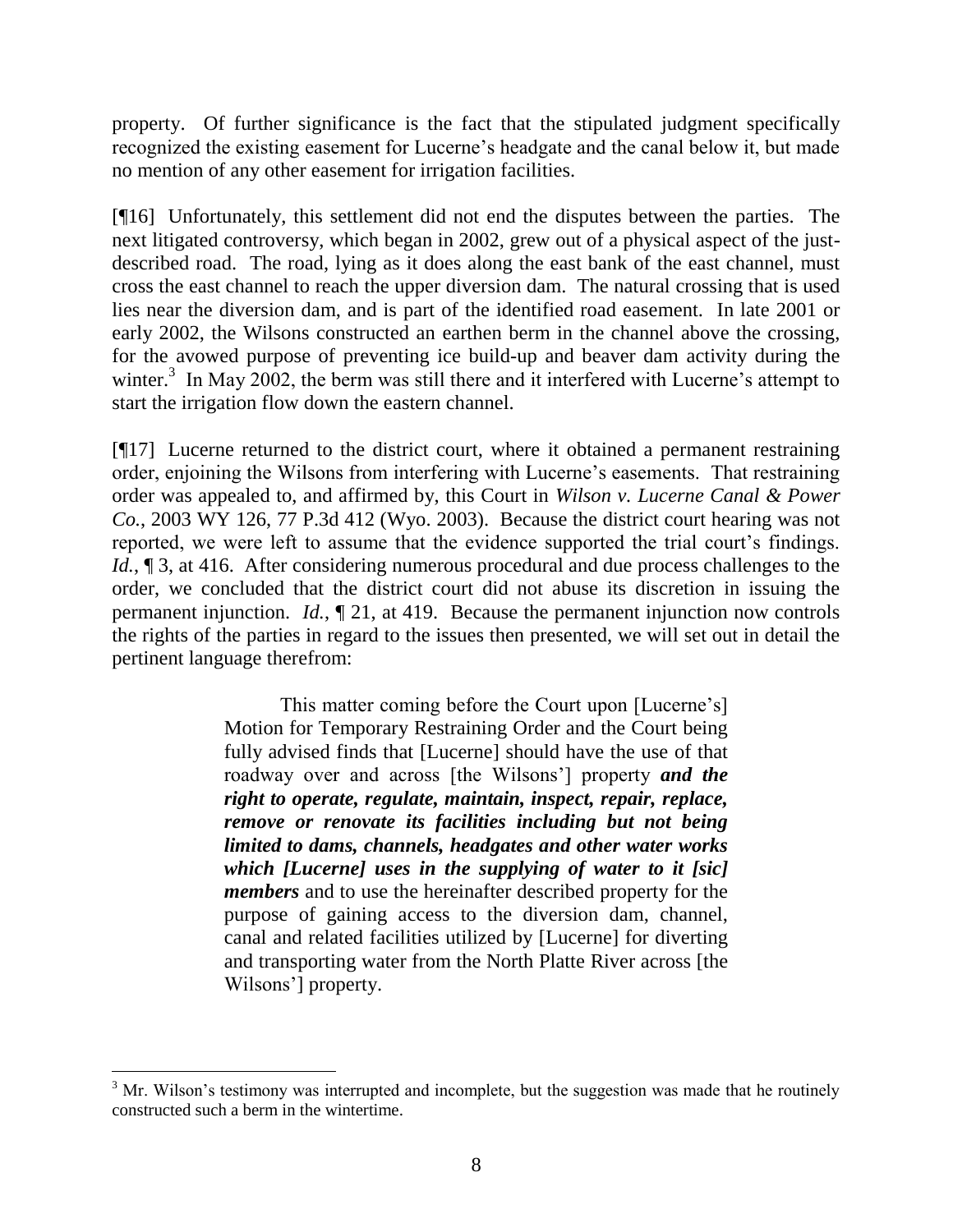It is therefore ordered that [Lucerne], its agents, employees and contractors shall have the use of the following described property, to wit: [legal description], the use to be for the purpose of gaining access to the diversion dam, channel, canal and related facilities utilized by [Lucerne] for diverting and transporting water from the North Platte River across [the Wilsons'] lands, and [the Wilsons], their agents, employees and any other persons acting in their behalf be, and they are hereby permanently enjoined and restrained from interfering with [Lucerne], its agents, employees or contractors in the use of the lands of [the Wilsons] used as a roadway *and for irrigation facilities* henceforth and in perpetuity.

*Id.*, **[6, at 415.** (Emphasis added.)

. . .

[¶18] Lucerne's May 2002 motion is not contained in this record, but both the nature of the controversy and the emphasized language of the permanent injunction indicate that the squabble had expanded beyond the question of Lucerne's right to use the road to the question of Lucerne's right to use the eastern channel, for which it held no easement. The issue brewing was whether or not the eastern "channel" was no longer part of the river, but was simply an irrigation canal or ditch.

[¶19] Probably to no-one's surprise, that issue was brought squarely before the district court on September 3, 2004, when the Wilsons filed the quiet title action that is now before this Court. In substance, the Wilsons in their Complaint (1) claimed title to the Hisey lands and the area between those lands and the western river channel; (2) recognized Lucerne's headgate and canal easement; (3) recognized Lucerne's road easement; and (4) claimed damages for Lucerne's negligence and trespass in transporting excessive water down the eastern "channel" or "canal."

[¶20] The Wilsons' Complaint was tried to the court on March 21, 2005. On September 16, 2005, the district court issued a final order, entitled Findings of Fact and Conclusions of Law, which is the order from which the Wilsons now appeal. Once again, because they set the stage for the current issues, we will set forth the pertinent findings and conclusions from that order:

> 3. Wilsons claimed that Lucerne had no easement or authority to transport water through the channel on Wilsons' land in the 1988 case. Their pre-trial memo in that case specifically claimed that Lucerne had no authority to direct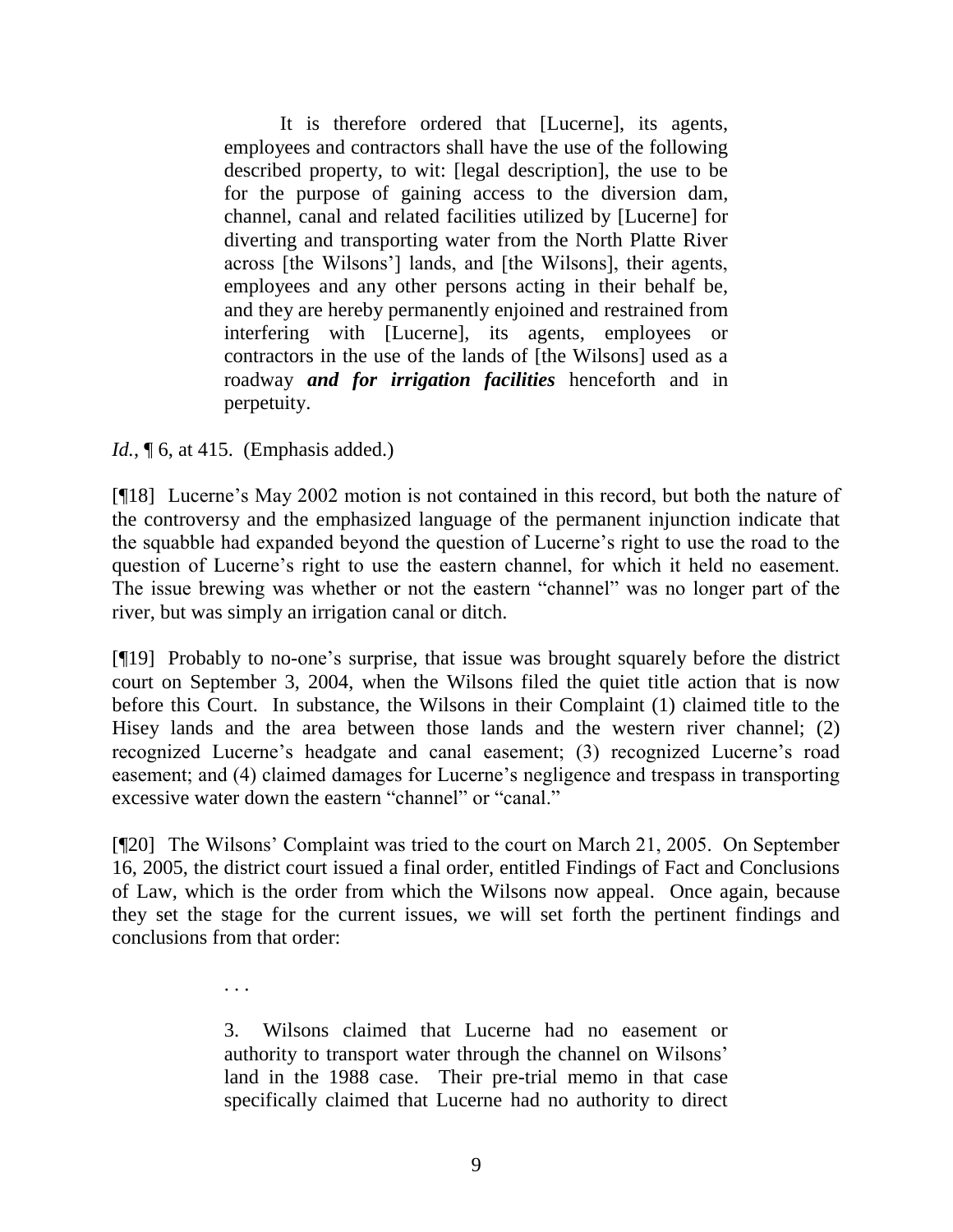water where its upper diversion is and that Lucerne had no authority to transport water through the channel where the river once flowed.

. . .

5. [The 1988 case] was settled with a Consent Decree and Judgment. In that Consent Decree the parties stipulated that Lucerne was the owner and operator of facilities to divert water from the North Platte River and to convey such irrigation water to the lands of its members. All findings and conclusions of that 1990 Consent Decree are incorporated herein.

6. In 2002 Wilsons built a dam across the channel that Lucerne used to convey water. Lucerne obtained a permanent injunction which enjoined Wilsons from interfering with Lucerne's "use of the lands of [the Wilsons] used as a roadway and for irrigation facilities,"

. . .

11. In 1893, the North Platte River was between  $\frac{1}{4}$  and  $\frac{1}{2}$ mile wide where it passed through Sections 16 and 21, Township 26 North, Range 64 West, and primarily had two (2) channels. Lucerne's sole headgate originally was on the north channel. The land between the channels belonged to the U.S. and was never surveyed. It was withdrawn from entry under homestead acts. Although they now claim ownership of that land by accretion, the Wilsons failed to prove that accretion had occurred.

12. Around 1913, when dams and reservoirs were built on the North Platte upstream from Lucerne's diversion and headgate, water did not reliably flow down the north channel of the North Platte River. In response, Lucerne built an additional diversion structure where the two (2) channels separated, insuring that water went down the north channel to Lucerne's headgate. When the river flow is high this additional diversion is not required for water to flow down the north channel of the North Platte.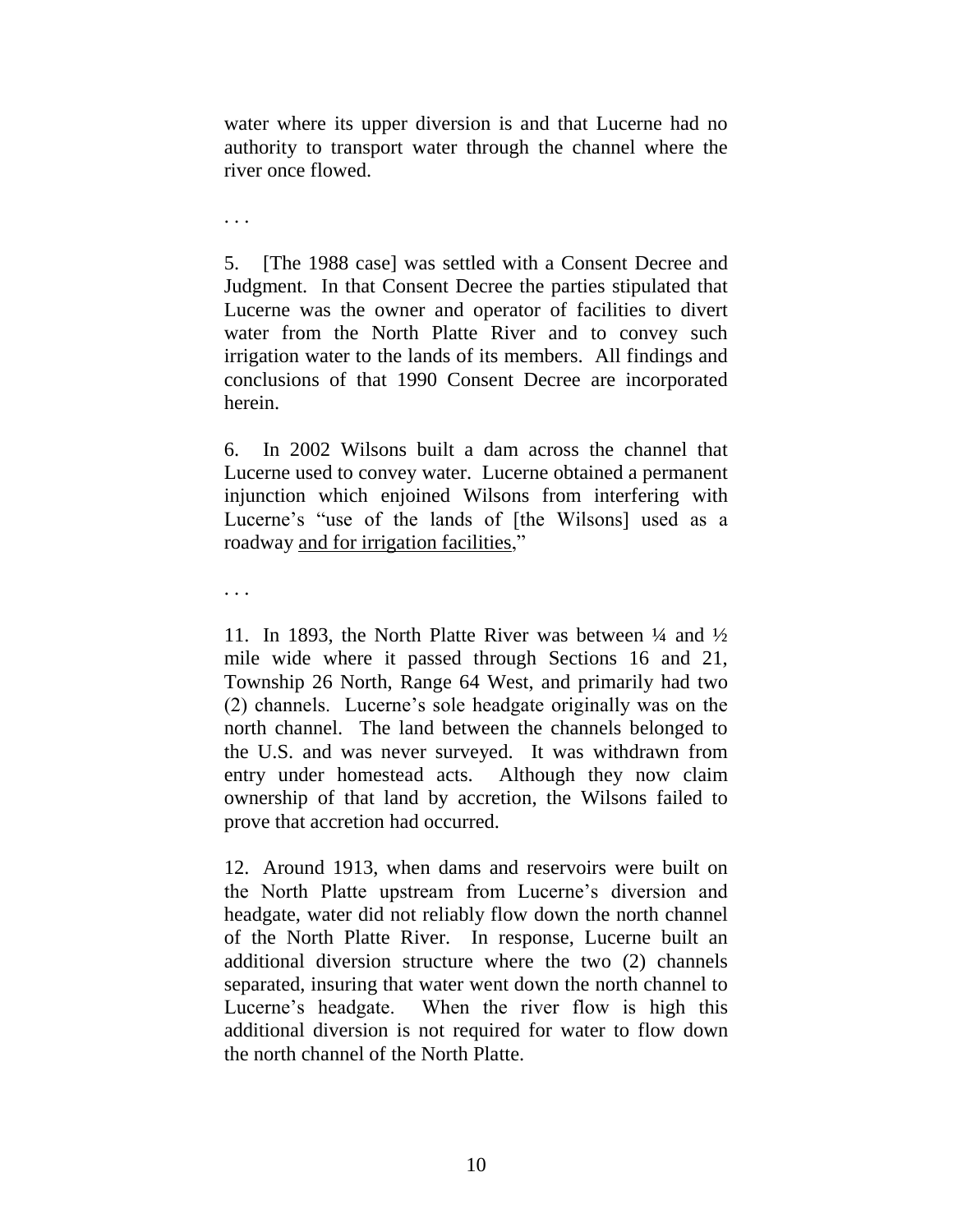13. Lucerne has utilized water from the north channel of the North Platte River every year. That channel is the only source of water for Lucerne. The north channel is slightly higher than the south channel, and when the river is low the north channel is dry.

14. During the irrigation season more water flows down the north channel than is diverted into Lucerne's canal, partially as a result of Lucerne's diversion. The water not diverted into the canal continues down the north channel of the North Platte River.

15. Wilsons now claim to own the lands through which the north channel of the North Platte River flows in Sections 16 and 21, Township 26 North, Range 64 West. In 2002 Wilsons blocked the north channel, requiring Lucerne to hire an attorney to obtain injunctive relief.

16. Lucerne spent \$3,215.82 on attorney's fees to enforce the Consent Decree. Wilson's blockage of the channel violated the Consent Decree. Lucerne did not establish other damage by a preponderance of the evidence.

17. Lucerne's upper diversion, the river channels, and Lucerne's headgate are all in the same locations as they were in 1990 when the Consent Decree was entered. The Wilsons complaint in [the present case] is about the same irrigation facilities and channel that were recognized in the 1990 Consent Decree.

18. Lucerne utilizes a river channel, and not a ditch or canal, to obtain water at its headgate. The route of Lucerne's water up to its headgate is the north channel of the North Platte River.

19. In July, 2003, a large rainstorm resulted in flooding on the North Platte River, including the north channel in Section 21, Township 26 North, Range 64 West. The flooding damaged a bridge installed by Wilsons and left debris on property Wilsons claim. Any damage to Wilsons was the result of an unusually heavy rain, and not caused by any act of Lucerne.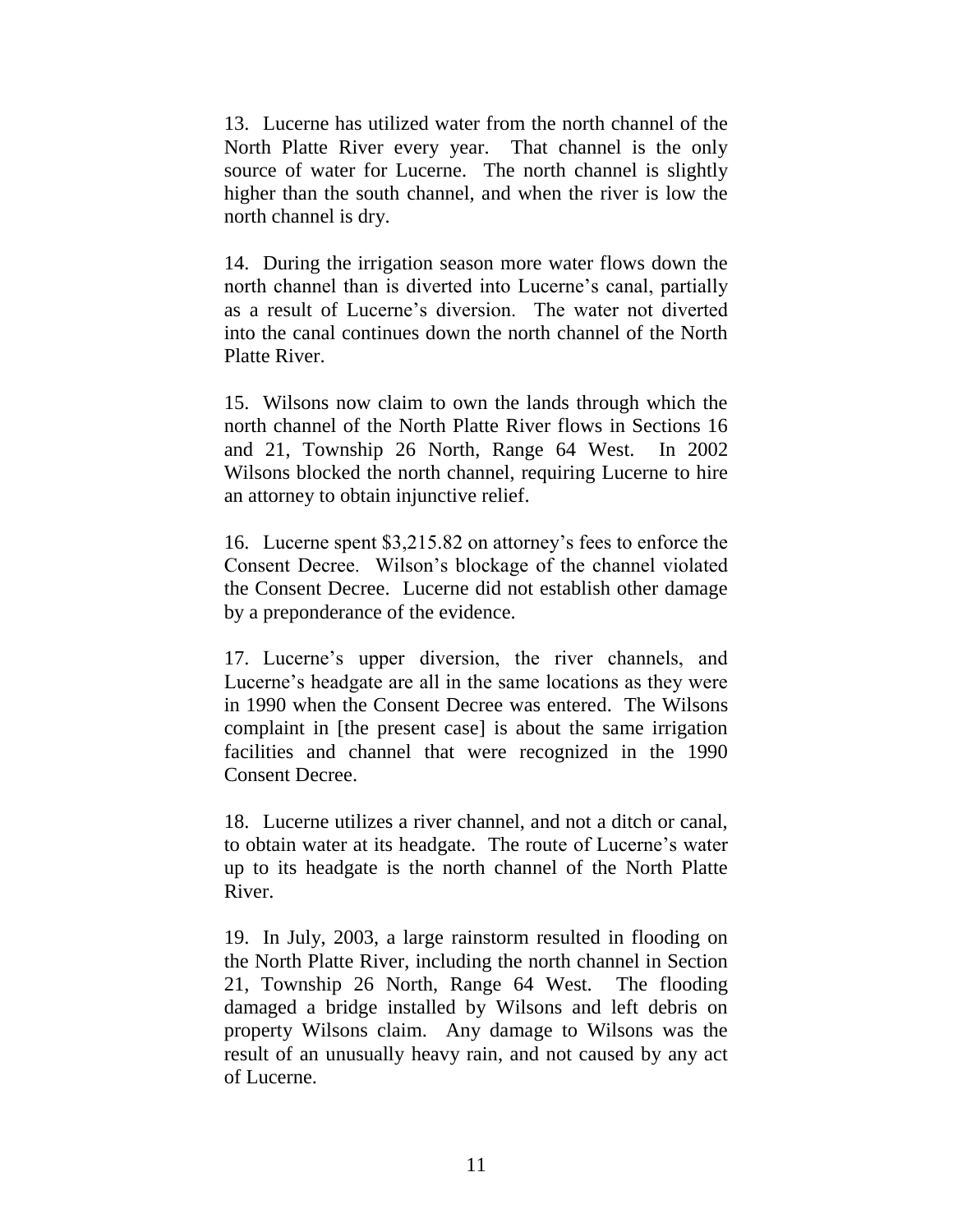20. In the 1990 Consent Decree, Wilsons acknowledged that Lucerne had facilities to divert and distribute water, and that such water flowed down the channel in question. Wilsons are judicially estopped from now claiming that Lucerne has no right to diversion in the North Platte River and has no right to utilize the north channel of the River.

21. Lucerne uses the same diversion and channel it always has, and such use was recognized by the 1990 Consent Decree. Wilsons are precluded by collateral estoppel and res judicata from now challenging that use.

The Wilsons' claims were denied by the district court, and they were ordered to pay Lucerne's attorney's fees. This appeal followed.

# **DISCUSSION**

# *Are the Wilsons' claims barred by the doctrine of res judicata or by the doctrine of collateral estoppel?*

[¶21] The district court's final order contained the following conclusion:

21. Lucerne uses the same diversion and channel it always has, and such use was recognized by the 1990 Consent Decree. Wilsons are precluded by collateral estoppel and res judicata from now challenging that use.

[¶22] We said the following about *res judicata* and collateral estoppel in *Eklund v. PRI Envtl., Inc.*, 2001 WY 55, ¶ 15, 25 P.3d 511, 517 (Wyo. 2001):

> Res judicata and collateral estoppel are related but distinct concepts. Res judicata bars the relitigation of previously litigated *claims* or *causes of action. Slavens v. Board of County Commissioners*, 854 P.2d 683, 686 (Wyo. 1993). Four factors are examined to determine whether the doctrine of res judicata applies: (1) identity in parties; (2) identity in subject matter; (3) the issues are the same and relate to the subject matter; and (4) the capacities of the persons are identical in reference to both the subject matter and the issues between them. *Id.* Collateral estoppel bars relitigation of previously litigated *issues* and involves an analysis of four similar factors: (1) whether the issue decided in the prior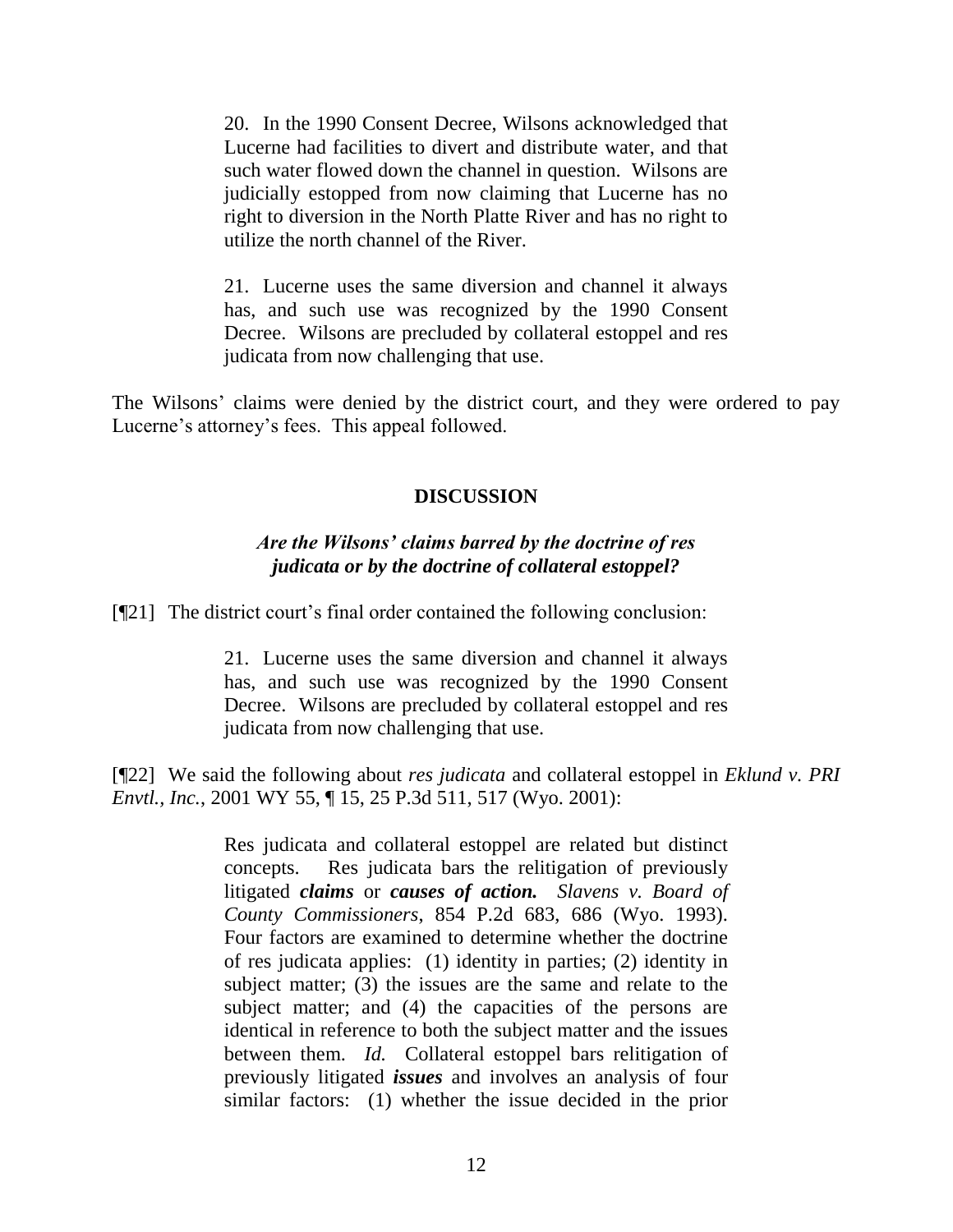adjudication was identical with the issue presented in the present action; (2) whether the prior adjudication resulted in a judgment on the merits; (3) whether the party against whom collateral estoppel is asserted was a party or in privity with a party to the prior adjudication; and (4) whether the party against whom collateral estoppel is asserted had a full and fair opportunity to litigate the issue in the prior proceeding. *Id.*

[¶23] The policy justifications for these doctrines will not be reiterated here in detail, and we will note only that their general purpose is to prevent piecemeal litigation, thereby preserving judicial resources. *In re Paternity of JRW*, 814 P.2d 1256, 1264 (Wyo. 1991). Two features of the doctrines are significant in light of the circumstances of the present case: (1) claim preclusion bars not just issues that were actually litigated in the prior action, but issues that could have been raised in that action; and (2) consent decrees are the equivalent of litigated judgments for purposes of *res judicata*. *In re Big Horn River System*, 2004 WY 21, ¶ 52, 85 P.3d 981, 996 (Wyo. 2004), *overruled in part on other grounds by Vaughn v. State*, 962 P.2d 149 (Wyo. 1998); *Wyodak Res. Dev. Corp. v. Wyo. Dep't of Revenue*, 2002 WY 181, ¶ 12, 60 P.3d 129, 135 (Wyo. 2002); *Amoco Prod. Co. v. Board of County Comm'rs*, 2002 WY 154, ¶ 12, 55 P.3d 1246, 1251 (Wyo. 2002); *Eklund v. Farmers Ins. Exch.*, 2004 WY 24, ¶ 14, 86 P.3d 259, 263 (Wyo. 2004). Application of the doctrines is a question of law that we review *de novo. In re Big Horn River*, 2004 WY 21, ¶ 19, 85 P.3d at 987.

[¶24] We concur with the district court's limited application of *res judicata* and collateral estoppel in this case. By "limited," we mean that our perception of the district court's conclusion is that the very nature of the Consent Decree—a recognition of Lucerne's right of access between its headgate and the upper diversion dam—was also a recognition of Lucerne's right to transport water between the two points. The latter follows the former by necessary implication. In other words, it was a recognition of Lucerne's right to *use* the eastern channel.<sup>4</sup>

[¶25] We cannot say, however, that the 1988 litigation bars the Wilsons' current desire to have the courts quiet title in them to the unpatented riparian lands. The 1988 litigation was fundamentally an access easement controversy. It did not directly implicate ownership of the "island," and its issues readily could be resolved short of quieting title to that land. The road at issue traversed the patented lands owned by the Wilsons, not the unpatented and unsurveyed riparian lands that had "arisen" through natural redirection of the river. We are mindful of the precept that *res judicata* may bar claims that could have been brought in prior litigation. But the purpose of the doctrine is to enhance judicial economy by limiting litigation, rather than to expand litigation by requiring litigants to

<sup>&</sup>lt;sup>4</sup> Beyond that, the evidence in the record is overwhelming that, even if the eastern channel is a canal rather than a river channel, Lucerne has obtained by prescription the right to use it.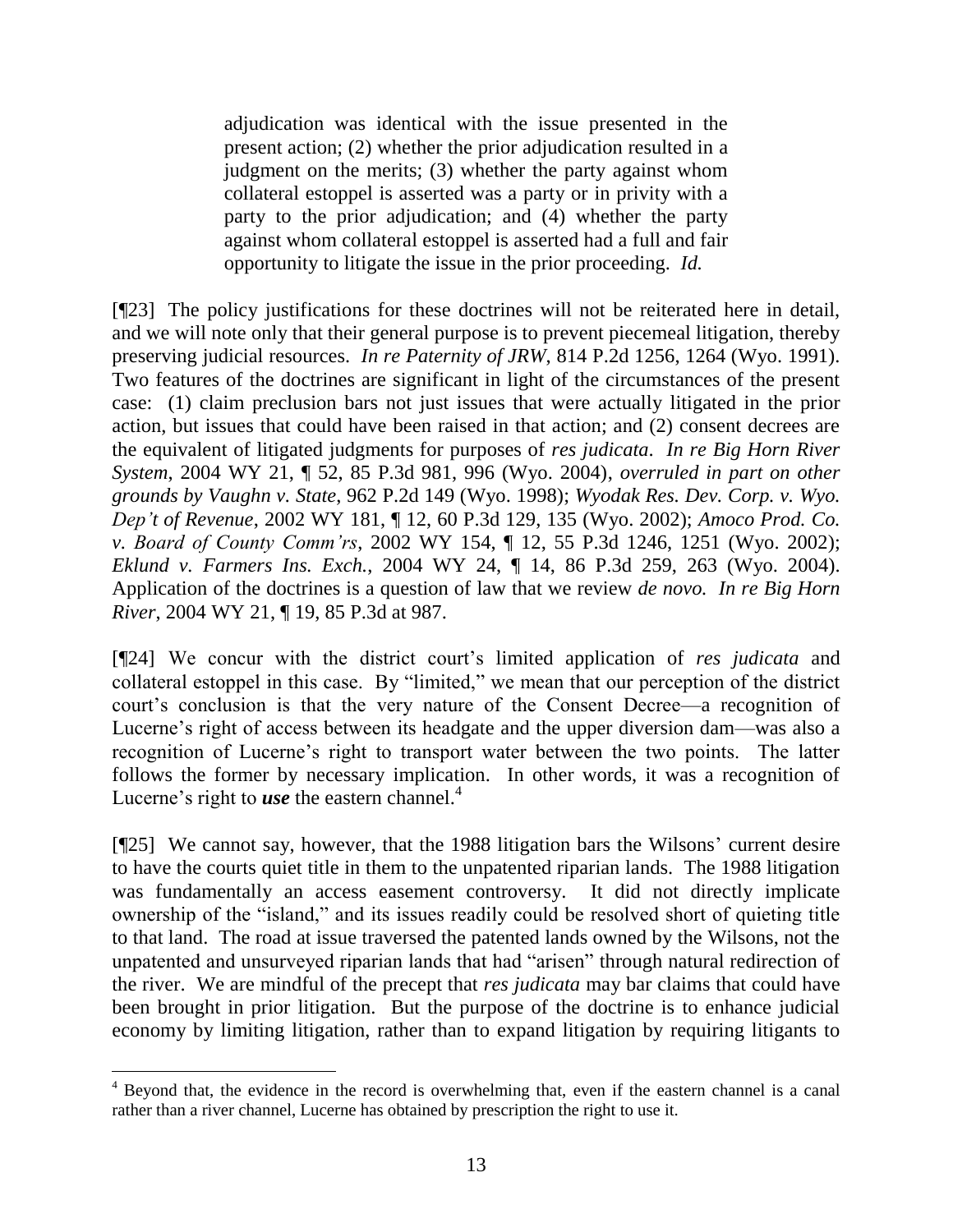conjure up every conceivable issue that might arise with the other party and add it to a complaint, whether presently contested or not.

> An examination of the cases in which this court has considered the application of the doctrine of *res judicata* as that rule is precisely defined and its corollary collateral or judicial estoppel leads to the conclusion that the policy in Wyoming has been to apply those propositions rather narrowly. *Barrett v. Town of Guernsey*, *Wyo.,* 652 P.2d 395 (1982); *Roush v. Roush*, [589 P.2d 841 (Wyo. 1979)]; *Bard Ranch Company v. Weber*, [557 P.2d 722 (Wyo. 1976)]; *Willis v. Willis*, 48 Wyo. 403, 49 P.2d 670 (1935); and *Cook v. Elmore*, 27 Wyo. 163, 192 P. 824 (1920). While those concepts will be invoked when appropriate to avoid repetitious suits involving the same cause of action, and the relitigation of matters actually litigated and determined in the first proceeding, to the end that the concept of finality is honored in litigation in the State of Wyoming, still they are not to be applied in a highly technical manner which would in a context such as this prevent litigants from presenting their claims against others for determination on their merits.

*Robertson v. TWP, Inc.*, 656 P.2d 547, 553 (Wyo. 1983). The question of whether the Wilsons had gained ownership over the unpatented riparian lands was not so intertwined with the road access question as to require that it be litigated at the same time. Furthermore, the "island" now exists as a parcel of no-longer-submerged land, and the question of its ownership needs to be resolved.

# *Are the Wilsons' claims barred by the doctrine of judicial estoppel?*

[¶26] Wyoming recognizes the doctrine of judicial estoppel:

The principle, while denominated judicial estoppel, is sometimes referred to as a doctrine which estops a party to play fast and loose with the courts or to trifle with judicial proceedings. It is an expression of the maxim that one cannot blow hot and cold in the same breath. A party will just not be allowed to maintain inconsistent positions in judicial proceedings, as here. 31 C.J.S. Estoppel § 117, pp. 624-625.

The role of judicial estoppel has been accepted in this state. *Hatten Realty Co. v. Baylies*, 1930, 42 Wyo. 69, 89-93,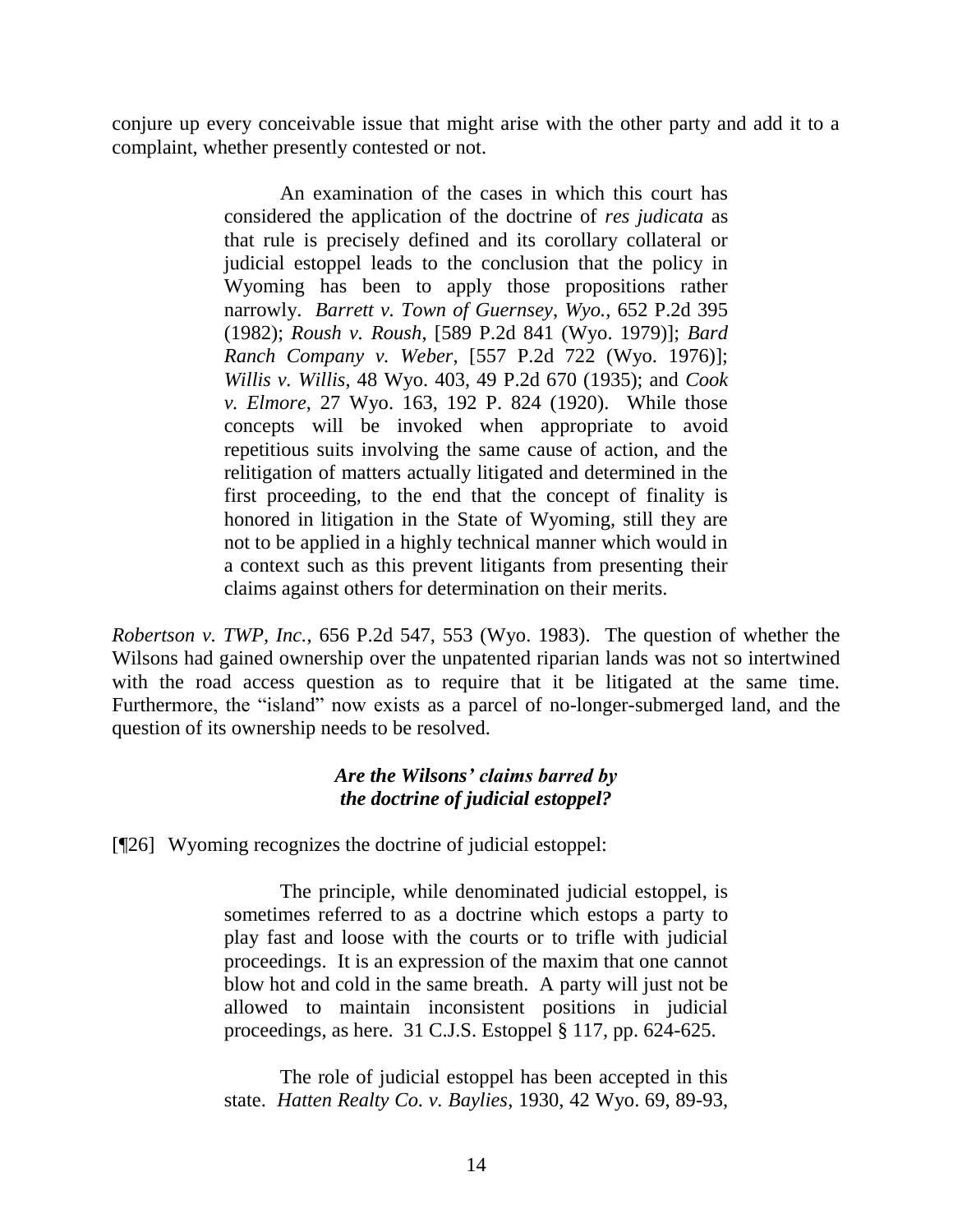290 P. 561, 72 A.L.R. 587. It was there held that where a man is successful in a position taken in a previous court proceeding, that position rises to the position of conclusiveness.

*Allen v. Allen*, 550 P.2d 1137, 1142 (Wyo. 1976). *See also Cross v. Berg Lumber Co.*, 7 P.3d 922, 930 (Wyo. 2000); and *In re Parental Rights to ARW*, 716 P.2d 353, 355-56 (Wyo. 1986), *overruled on other grounds by Clark v. Alexander*, 953 P.2d 145, 154 (Wyo. 1998).

[¶27] The district court applied judicial estoppel in the following finding of fact, which also includes a conclusion of law:

> 20. In the 1990 Consent Decree, Wilsons acknowledged that Lucerne had facilities to divert and distribute water, and that such water flowed down the channel in question. Wilsons are judicially estopped from now claiming that Lucerne has no right to diversion in the North Platte River and has no right to utilize the north channel of the River.

[¶28] We agree with the district court's application of judicial estoppel to the same extent that we agreed with its application of the doctrines of *res judicata* and collateral estoppel. The Consent Decree that resolved the 1988 controversy necessarily assumed Lucerne's right to use the channel/canal to carry water from its diversion dam to its headgate.<sup>5</sup> Therefore, the Wilsons are judicially estopped from taking a contrary position.<sup>6</sup> On the other hand, the issues involved in the quiet title action that are now pending, in particular the question of reliction and the resultant ownership of formerly inundated lands, were neither addressed nor resolved in the earlier litigation, and judicial estoppel does not bar the present litigation of those issues.

 $\overline{a}$ 

<sup>&</sup>lt;sup>5</sup> The sole purpose of the stipulated roadway was to allow Lucerne to reach the upper diversion dam, the sole purpose of which, in turn, was to furnish water to Lucerne through the eastern channel/canal.

<sup>6</sup> There may be an argument that the stipulation recognized only the *fact* of Lucerne's use of the eastern channel/canal, and not its *right* to do so. Judicial estoppel bars only the changing of position in regard to facts; it does not apply to legal conclusions based upon facts. *Matter of Paternity of SDM*, 882 P.2d 1217, 1224 (Wyo. 1994). The difference between the two is reflected in the two sentences just quoted from the district court's order. That issue not having been addressed by the parties, however, we will not further consider it.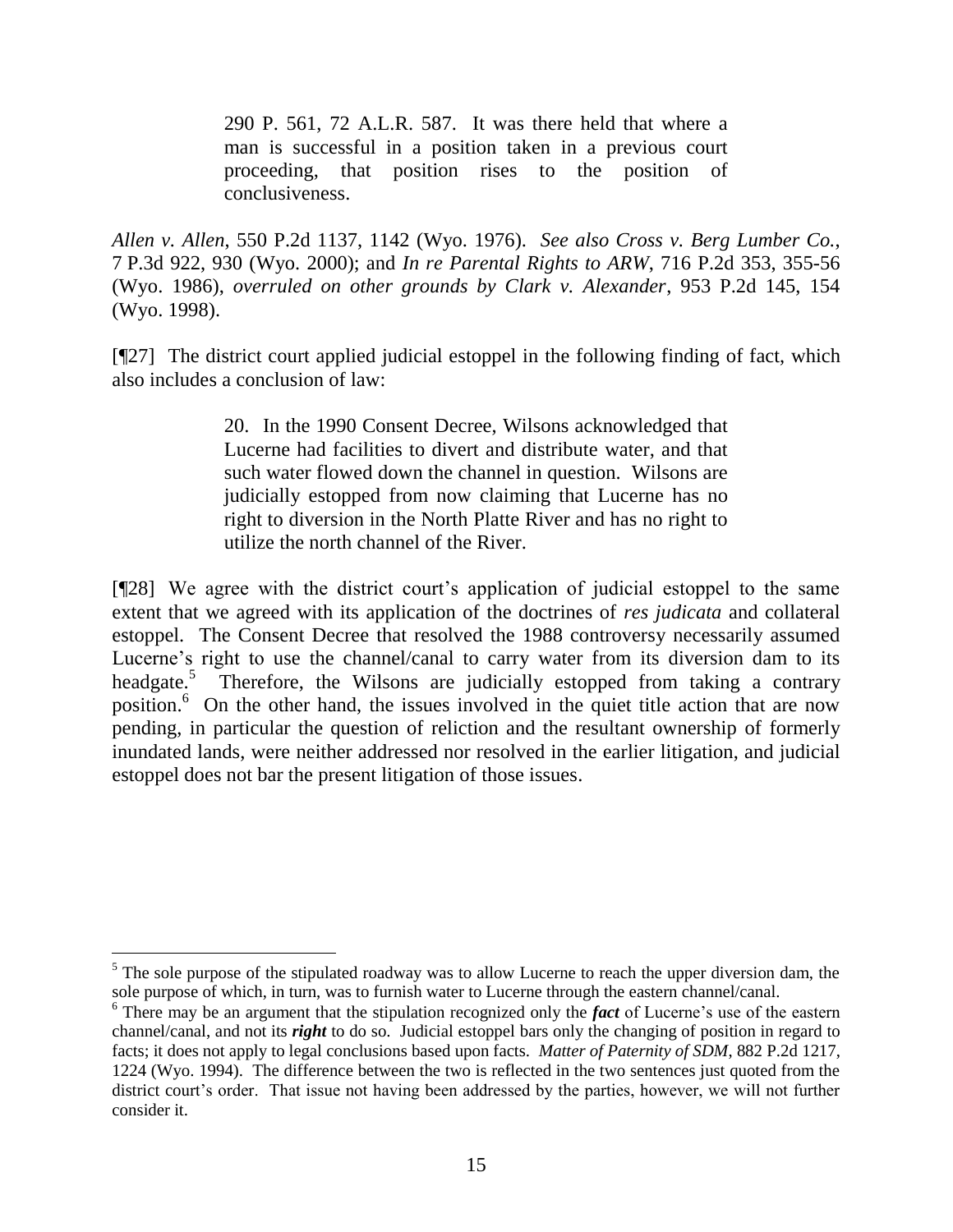### *Did the district court err in refusing to quiet title to the property in the Wilsons as against Lucerne?*

[¶29] In the case of a trial to the court, rather than to a jury, and where the trial court has made specific findings of fact and reached specific conclusions of law, we apply the following standard of review:

> When a trial court has made express findings of fact and conclusions of law in a bench trial, we review the factual determinations under the clearly erroneous standard and the legal conclusions *de novo. State v. Campbell County School District*, 2001 WY 19, ¶ 41, 19 P.3d 518, ¶ 41 (Wyo. 2001) (*quoting Rennard v. Vollmar*, 977 P.2d 1277, 1279 (Wyo. 1999)). "A finding is clearly erroneous when, although there is evidence to support it, the reviewing court on the entire evidence is left with the definite and firm conviction that a mistake has been committed.‖ *Campbell County School District*, ¶ 41 (*citing Hopper v. All Pet Animal Clinic, Inc.*, 861 P.2d 531, 538 (Wyo. 1993)). In the alternative: "[A] determination that a finding is against the great weight of the evidence means a finding will be set aside even if supported by substantial evidence." *Id.*

*Davis v. Chadwick*, 2002 WY 157, ¶ 8, 55 P.3d 1267, 1270 (Wyo. 2002). *See also Parkhurst v. Boykin*, 2004 WY 90, ¶ 25, 94 P.3d 450, 461 (Wyo. 2004); and *Stansbury v. Heiduck*, 961 P.2d 977, 978 (Wyo. 1998). A party seeking to quiet title based upon the doctrines of accretion or reliction has the burden of proving the same by a preponderance of the evidence. *Madson v. TBT Ltd.*, 12 Neb.App. 773, 686 N.W.2d 85, 94-95 (2004).

[¶30] The Wilsons seek to quiet title to the lands underlying the old eastern channel of the river and the lands lying between that channel and the western channel. The district court found and concluded that the eastern channel continues to be a river channel—in other words, that it has not simply become an irrigation canal—and that the Wilsons "failed to prove that accretion has occurred." The doctrine of accretion, or more accurately, the related doctrine of reliction, is the central legal issue in this dispute. The two terms have been defined as follows:

> "Accretion" is the increase of riparian land by the gradual and imperceptible deposit, by water, of solid material, whether mud, sand, or sediment, called 'alluvion," so as to cause that to become dry land which was before covered by water. It is a slow change in the river's boundaries that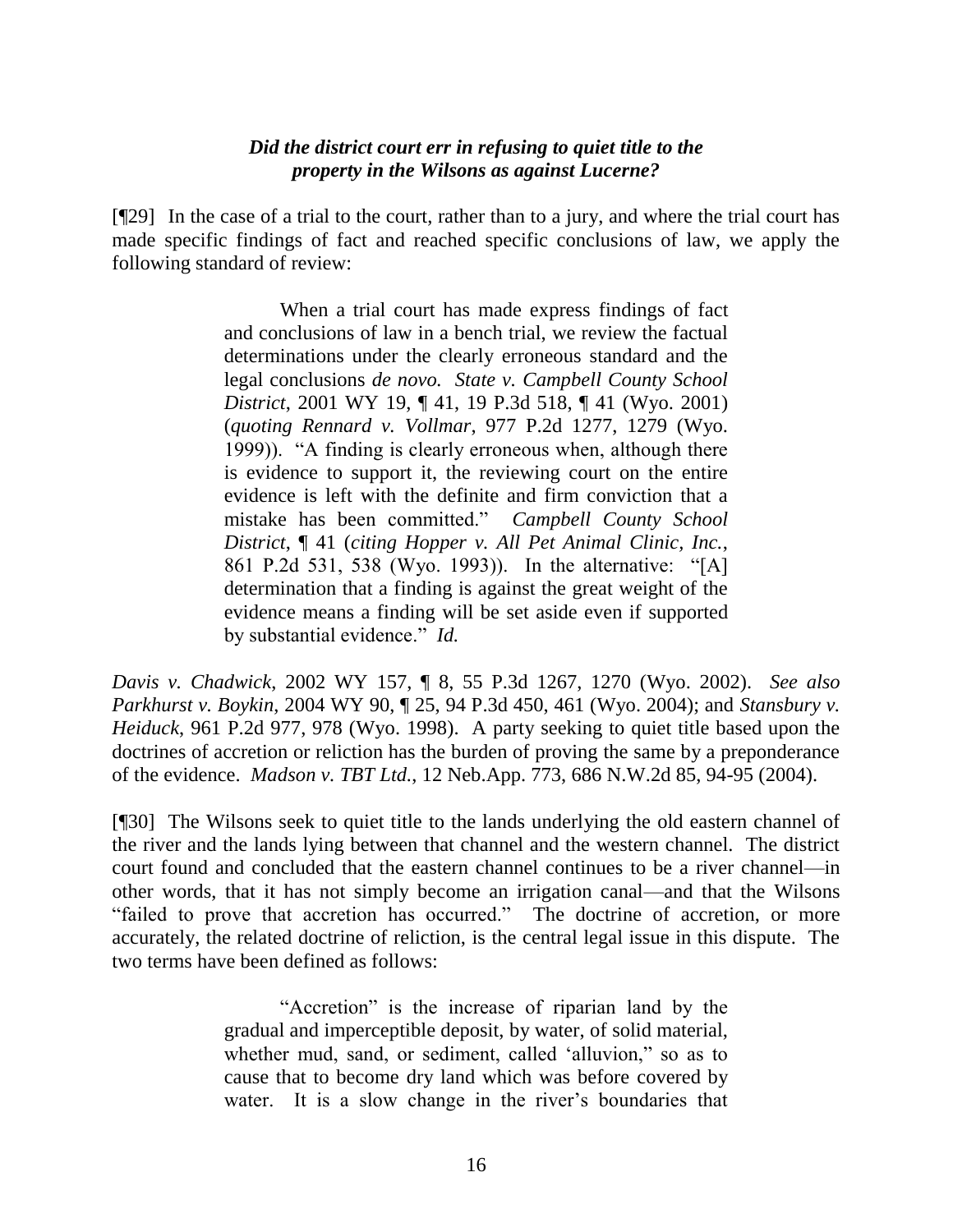constitutes accretion. Accretion occurs when the line between water and land bordering thereon is changed by the gradual deposit of alluvial soil upon the margin of the water. The term "alluvion" is applied to the deposit itself, while accretion denotes the process, although the terms are sometimes used synonymously.

"Reliction" (or, as it is sometimes called, "dereliction") differs from "accretion" in that the term reliction is applied to land made by the withdrawal of the waters by which it was previously covered, from any cause, instead of the building up of the bottom by deposits displacing the waters. Reliction connotes the uncovering of land by a permanent recession of a body of water, rather than a mere temporary or seasonal exposure of the land.

78 Am.Jur.2d *Waters* § 311 (2002) (internal footnotes omitted). Reliction has also been defined as the "process by which a river or stream shifts its location, causing the recession of water from its bank.‖ *Black's Law Dictionary* 1317 (8th ed. 2004). The facts presented in the record in this case clearly reveal that the Wilsons' claims are based upon the doctrine of reliction, rather than accretion.

[¶31] We will preface this discussion with a recitation of certain basic principles:

1. Where a non-navigable river or stream is the boundary between two parcels of land, the boundary lies along the thread of the main channel. *Jourdan v. Abbott Constr. Co.*, 464 P.2d 311, 314 (Wyo. 1970); and 78 Am.Jur.2d *Waters* §§289, 302 (2002).

2. Where lands are conveyed with a non-navigable watercourse as a boundary, there is a rebuttable presumption that the grantor intends the boundary to be the thread of the river or stream, rather than its meander line. *Jourdan*, 464 P.2d at 314; *Denison v. Hodge*, 196 Or.App. 248, 100 P.3d 1144, 1145 (2004), *reh'g denied,* 338 Or. 584, 114 P.3d 505 (2005); and 78 Am.Jur.2d *Waters* § 289.

> The thread, or center, of a channel is the line which would give the landowners on either side access to the water, whatever its stage might be and particularly at its lowest flow. The thread of the stream is that portion of a waterway which would be the last to dry up. Where the thread of a stream is the boundary between estates and that stream has two channels, the thread of the main channel is the boundary between the estates.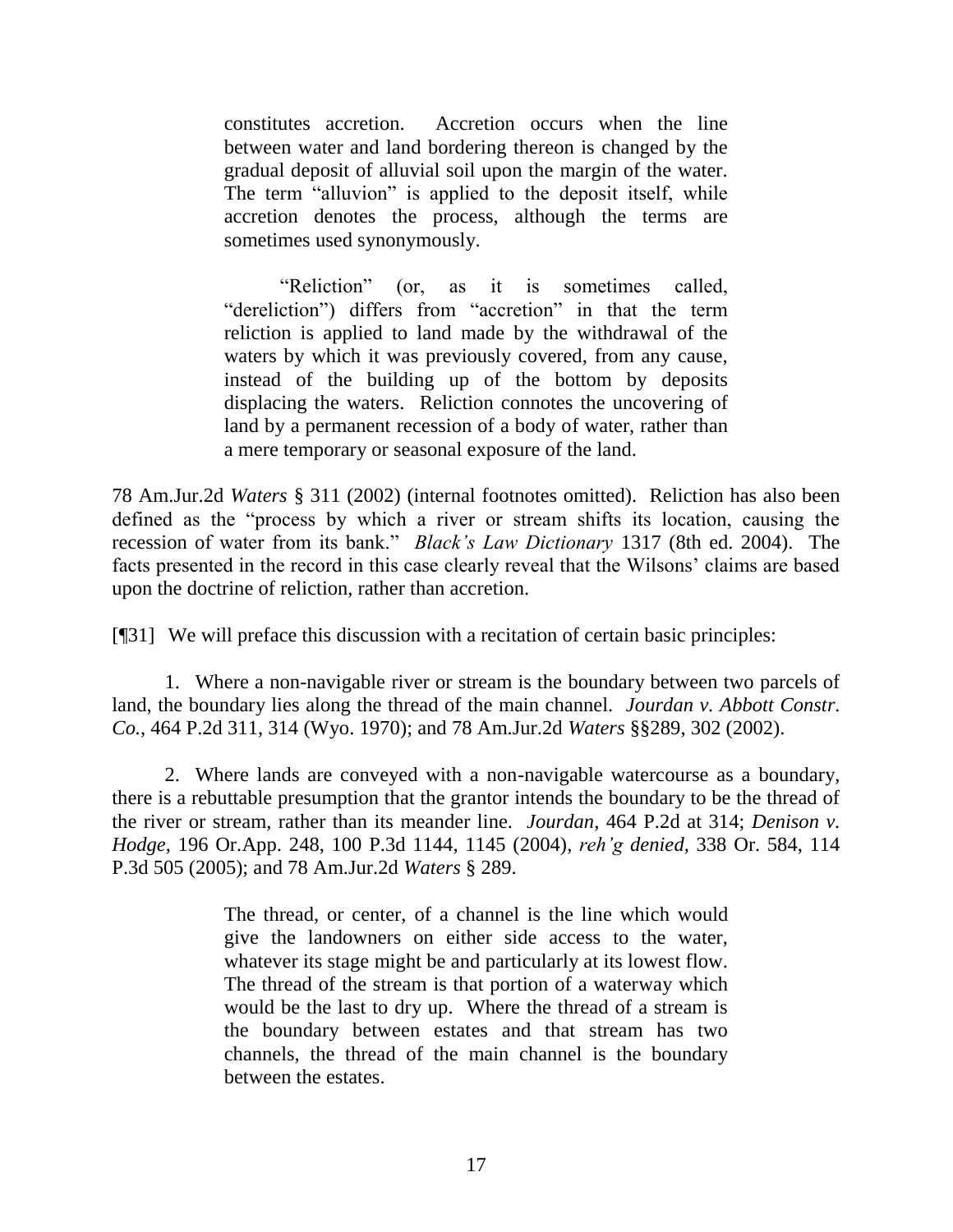*Edlund v. 4-S, LLC*, 13 Neb.App. 800, 702 N.W.2d 812, 820 (2005) (citations omitted).

3. Where the bed of a watercourse changes through accretion or reliction, the boundary of the riparian lands changes to follow the thread thereof, and the upland riparian owner then owns the newly formed lands. *Jourdan*, 464 P.2d at 314; *Krumwiede v. Rose*, 177 Neb. 570, 129 N.W.2d 491, 494 (1964); and 78 Am.Jur.2d *Waters* § 315.

4. Where the United States has owned the bed of a non-navigable watercourse, and has disposed of the riparian uplands, the question of whether it has retained or conveyed the bed of the stream is a question of intent. 78 Am.Jur.2d *Waters* § 309.

5. Riparian owners are entitled to possession and ownership of an island formerly under waters of the stream as far as the thread of the stream. *Monument Farms v. Daggett*, 2 Neb.App. 988, 520 N.W.2d 556, 562 (1994).

6. ―Generally, it is immaterial, with respect to the effects of accretion, reliction, or erosion, whether it results from natural or from artificial causes. This rule has been applied in cases where the accretion, reliction, or erosion is indirectly induced by artificial conditions created by third persons.‖ 78 Am.Jur.2d. *Waters* § 314 (internal footnotes omitted).

7. The doctrines of accretion and reliction are based upon several public policy considerations:

> The courts are not in complete accord as to the reasons for the general rule as to the acquisition of title to additions to land by accretion or reliction. One reason given for this rule is that expressed by the maxim de minimis non curat  $lex.^{[7]}$  In a considerable number of cases the rule has been predicated upon the principle of natural justice, that one who sustains the burden of losses and of repairs, imposed by the contiguity of waters, ought to receive whatever benefits they may bring by accretion. The rule is also derived from the principle of public policy that it is in the interest of the community that all land should have an owner, and most convenient that imperceptible additions to the shore should follow the title to the shore itself. Another reason for the rule is based upon the general policy of the law to promote the highest and best use of the land, the riparian owner being in the best position to develop and utilize that land. Moreover, where waterways serve as the boundary between property owners and/or

 $\overline{a}$ 

<sup>&</sup>lt;sup>7</sup> "The law does not concern itself with trifles." *Black's Law Dictionary* 464 (8th ed. 2004).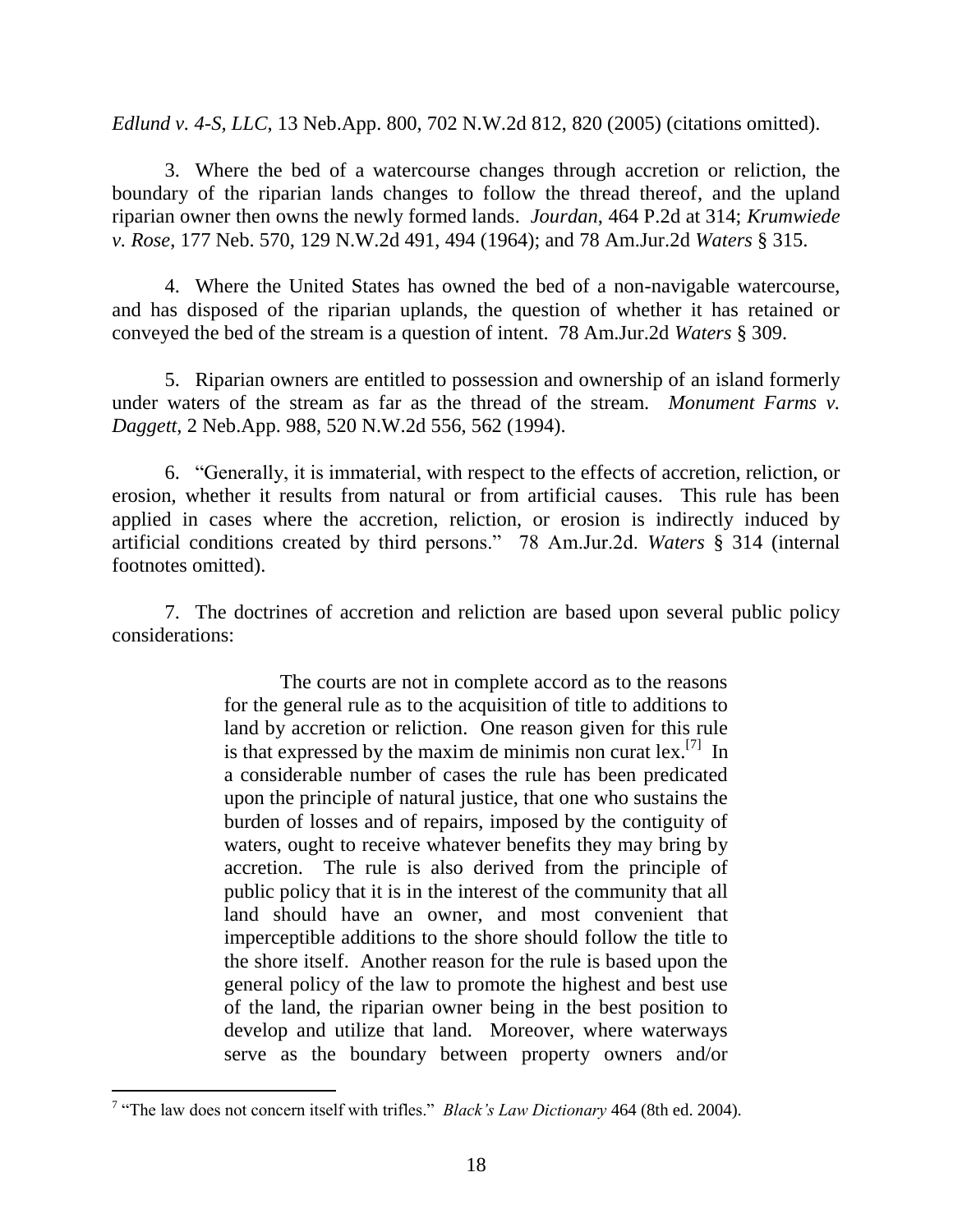sovereigns, convenience and perhaps necessity mandate that the waterway should continue to serve as the boundary. Perhaps the most practical reason for the rule is the necessity or desirability of preserving the riparian right of access to the water.

78 Am.Jur.2d *Waters* § 316 (internal footnotes omitted).

[¶32] The essential finding and conclusion of the district court was that the Wilsons failed to prove that the eastern channel no longer is a river channel, and failed to prove that reliction had occurred. A review of the complete record convinces us that these findings and conclusions are clearly erroneous. In particular, we note the following information contained in a report from the Bureau of Land Management's Chief, Branch of Land Resources, to the Wyoming District Manager on May 24, 1988, concerning the very land at issue:

> Your February 17, 1988, memorandum requested determination of ownership of an unsurveyed island in the North Platte River, contiguous to the following land:

> > Sixth Principal Meridian, Wyoming T. 26 N., R. 64 W., sec. 16, lots 3, 4, 5, 8, sec. 21, lots 1, 4.

This island was apparently created as a result of Bureau of Reclamation reservoir projects and Lucerne Canal construction.

We reviewed the surveyor's field notes from the 1891 survey. During the survey of the subdivisional lines of sections 16 and 21 in the spring of 1891, the surveyor made references to large sand bars scattered through the river. The land was described as level and sandy, covered with vegetation and grass. Considering that the survey was done in the spring of the year, the North Platte River bottom may have been flooded or showed evidence of flooding. However, the surveyor did not reference any islands in his official field notes. If the subject island was upland at time of survey, it would or should have been surveyed; overflowed lands were not subject to survey.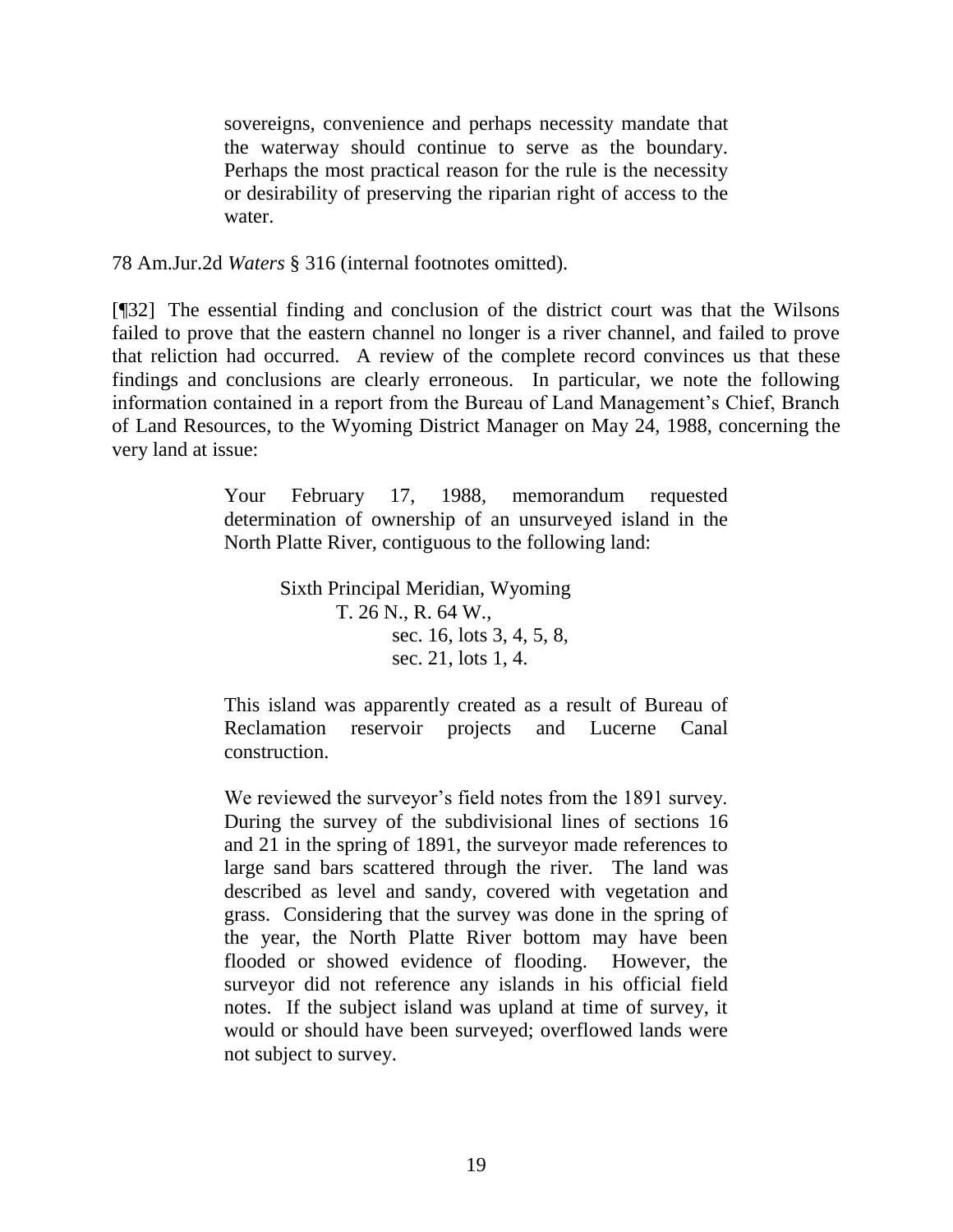Bureau of Reclamation reservoir projects have controlled seasonal fluctuations and flooding on the North Platte River. However, these water-control projects do not affect the status of the 1891 survey nor the ownership of lands subsequently submerged or created.

The North Platte River in Wyoming is non-navigable. Title to the bed of a non-navigable body of water did not pass to Wyoming upon its admission into the Union, but remained vested in the United States until transferred into private ownership with land adjoining the river. Thus, conveyance of a parcel of land bordering a non-navigable river includes riparian rights to the thread of the river. The lands described in this memorandum were conveyed on June 11, 1908, by Patent No. 2213 (copy attached), and included any land between the surveyed meander line and thread of the river.

Our conclusion is that the island in question did not exist at the time of the 1891 survey. It was overflowed and not subject to survey. The island is owned to the thread of the river by respective riparian owners and subject to applicable laws governing accretion, reliction, and avulsion. The United States does not possess any interest in the lands bordering the North Platte River in sections 16 and 21, T. 21 N., R. 64 W., 6th P.M., Wyoming.

[¶33] As noted earlier herein, we know that Lucerne obtained the State's permission to divert water from the eastern channel in 1893; we know that the 1908 patent mentioned in the BLM letter refers to the purchase of the property by Edwin R. Hisey, the Wilsons' predecessor in interest; and we know that by 1913 insufficient water was flowing down the eastern channel to allow Lucerne to operate its irrigation headgate. In addition, Thomas Wilson testified that the island was fenced to the western channel, and was being used by his predecessors in interest when he purchased the property in 1964. Furthermore, the great weight of the evidence is that water would rarely, if ever, flow down the eastern channel in the absence of Lucerne's upstream diversion dam. Taken together, these facts can lead to no conclusion other than that reliction has occurred and that title to the property should be quieted in the Wilsons.

[¶34] That conclusion, however, does not answer the entire question, and should not be construed as contradictory to our earlier conclusions herein regarding estoppel and *res judicata.* The stipulated resolution of the earlier proceedings included the presumption that Lucerne had the right to transport sufficient water down the eastern channel, now operated in fact as an irrigation canal, to operate its lower diversion and headgate at a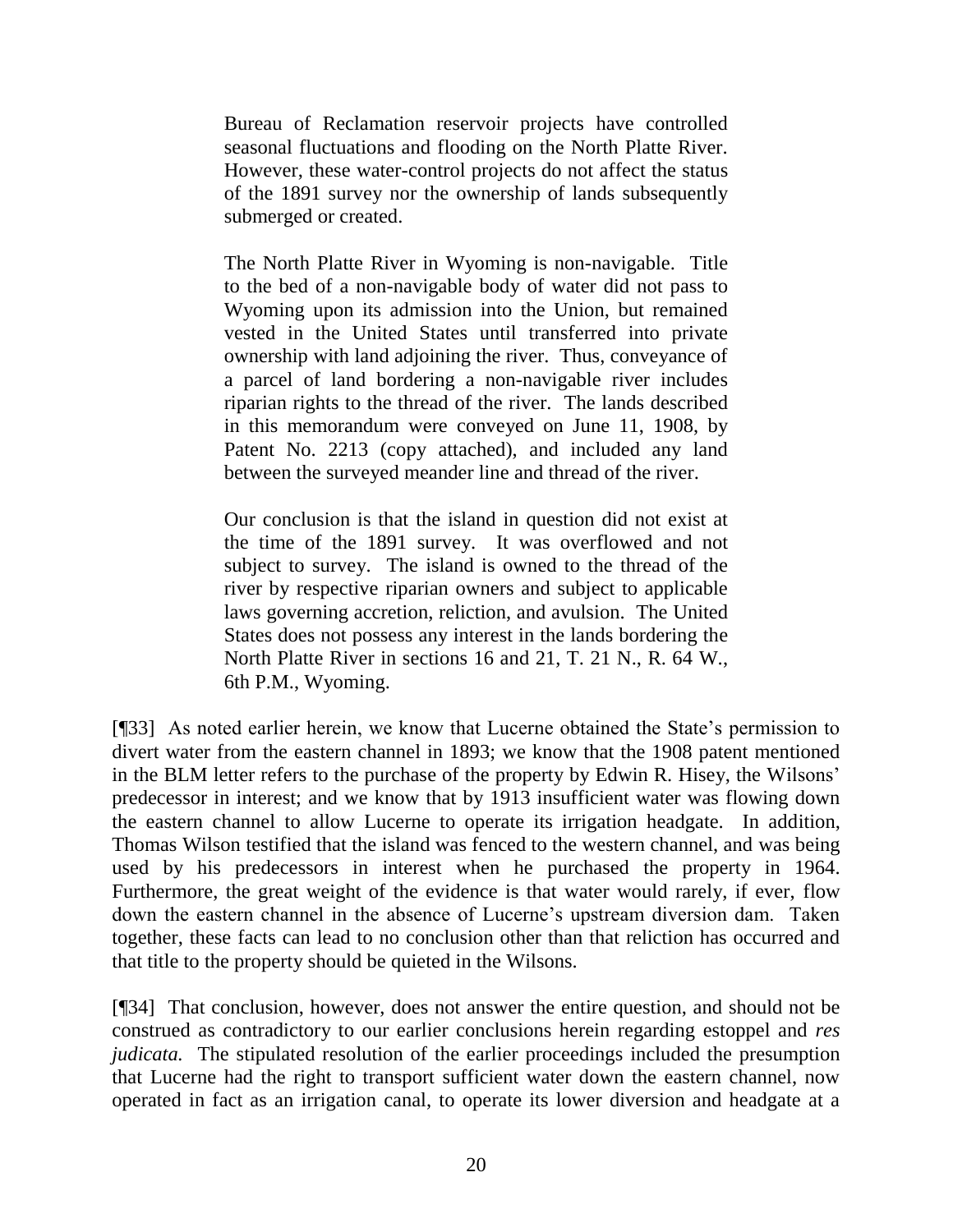fully functional level, including the right to release necessary overflow back into the North Platte River. Consequently, the Wilsons' title to the property must be subject to that right.

### **CONCLUSION**

[¶35] We affirm the conclusion of the district court that the Wilsons are barred from relitigating the issue of Lucerne's right to transport water from its upper diversion dam to its lower headgate. As to the issue of quiet title, however, we reverse and remand this matter to the district court for entry of an order quieting title to the property in the Wilsons, subject to the right of Lucerne to transport water from its diversion dam to its headgate, and beyond, as set forth above. If the precise location of such easement cannot be stipulated, the district court shall take additional evidence to identify the precise location thereof, including the survey originally ordered by the district court in its January 10, 1989 order.

[¶36] These conclusions lead to the additional conclusion, regarding the fourth issue raised herein, that the district court erred in ordering the Wilsons to pay Lucerne's attorney's fees, and that portion of the judgment is also reversed. The record does, however, support the district court's conclusion that Lucerne did not establish its damage claims by a preponderance of the evidence.